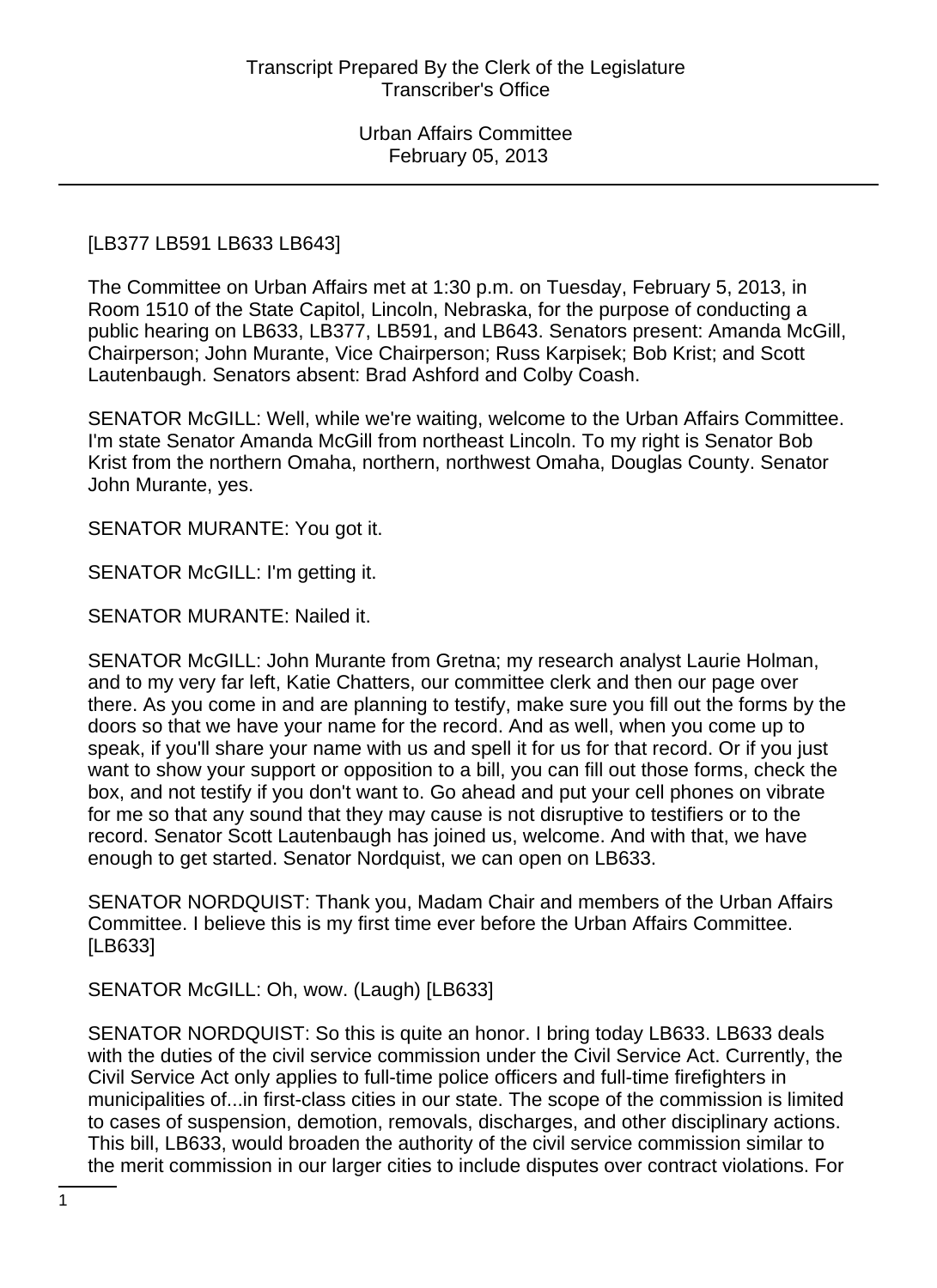contractual disputes, the current process is too burdensome for sworn officers and firefighters, I believe, because management is given the final say as to the interpretation of contractual disputes. Therefore, sworn officers and firefighters have no recourse except for the district court having jurisdiction over this. Sworn officers and firefighters in urban areas of our state already have this opportunity for review of contractual disputes by a neutral party. This bill would extend the same standards for contractual disputes in smaller Nebraska communities as is allowed to other full-time law enforcement officers and firefighters. You may hear concerns of costs to smaller communities to hire attorneys in front of the civil service commission. I would...I would, I believe, and I would submit to this committee it has a more affordable method to review the dispute before the commission rather than through the court system. I do, you know, I don't see this process being abused as it isn't, I don't believe, in our larger cities under the merit commission and I believe that this would create some equality among...give law enforcement and firefighters equality among the review of these contractual disputes. [LB633]

SENATOR McGILL: All right, thank you, Senator Nordquist. Any questions? I don't see any. [LB633]

SENATOR NORDQUIST: I am up second in Education, so I'll hang out for a little bit, but if this goes a little long, I'll probably have to head over there. [LB633]

SENATOR McGILL: We understand. [LB633]

SENATOR NORDQUIST: Thank you. [LB633]

SENATOR McGILL: Thank you. Is there anyone here to testify in support of this bill? Welcome. [LB633]

STEVEN YOUNG: (Exhibit 1) Thank you. Chairperson McGill, Senators, thank you very much for hearing us today. My name is Steven Young, S-t-e-v-e-n Y-o-u-n-g. I've been a police officer for 30 years and I'm currently here representing the Fraternal Order of Police for the State of Nebraska as a 2nd Vice President. It's an order that represents over 2,900 corrections officers, deputies, wildlife officials and police officers as we'll be addressing today. I'd like to begin by thanking Senator Nordquist for his introduction of this bill, appreciate it very much. LB633 is not a new concept by any means. A lot of testimony from opponents shouldn't be necessary for this proposed change because it's already in place and effective for one organization and that's the county merit commission and the way it operates. There's a little argument as to why it shouldn't be in place for the municipal civil service commission. For that reason my testimony today will be brief. Currently, the civil service commission for first-class cities only hears incidents that result in suspension, demotion, discharge resulting from a written accusation from the chief, appointing authority, citizens or taxpayers. It is our hope that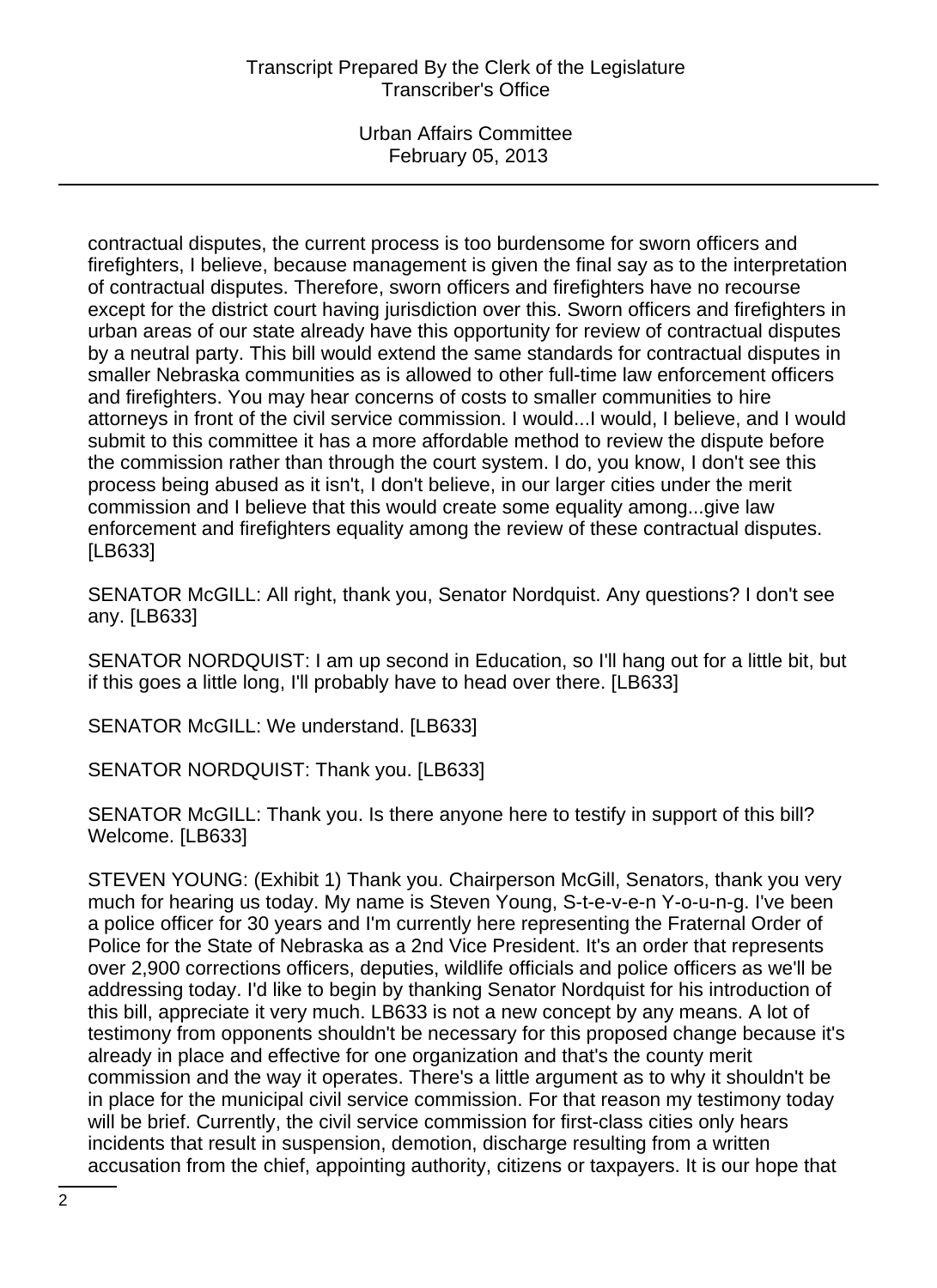through this bill we may allow the civil service, like the merit commission does now, also hear grievance appeals on contractual language. Is it perfect? No. Is it fair? Absolutely. It is more impartial than the current process of grieving first to the chief of police, second to the city administrator or city manager, and then in some cases to district court. The problem we have with district court is they usually just hear on whether or not the first two steps were followed accurately. We affectionately call this stepmom, stepdad, the grievance process. If it doesn't get resolved, the next step is to district court or the court having jurisdiction. Bottom line, in the absence of arbitration, this is a fair, very inexpensive, very streamlined way of handling appeals and grievances. And like LB591, that we'll hear later on, this is an opportunity to make two government commissions, the civil service and the merit commission, whose goals and objectives have the same structure to begin to operate...have the same goals and objectives begin to be structured the same. With that I thank you for your consideration in this matter. And if you have any questions, I'll stand for those now. [LB633]

SENATOR McGILL: Thank you, Mr. Young. Any questions? No? I don't see any. Thank you very much. [LB633]

STEVEN YOUNG: Thank you. [LB633]

SENATOR McGILL: Next supporter. Hi, Dave. [LB633]

DAVE ENGLER: Hi, how are you? [LB633]

SENATOR McGILL: Good. [LB633]

DAVE ENGLER: Good afternoon, my name is Dave Engler, E-n-g-l-e-r, I'm the president of the Nebraska Professional Firefighters Association that represents career firefighters across the state of Nebraska. We rise in support of LB633. As a soon-to-begraduate with a master's degree at Creighton University in negotiation and dispute resolution, I feel that there's a lot of merits to having a process outside of the courts to resolve some of these disputes. It doesn't seem to me like a good process is to have the people that you're actually grieving be the final deciders in a grievance procedure. There should be some outside person that allows you to hear the case and make a determination. And that shouldn't, necessarily, be the district court. When you have a dispute like this and you enter into the court system, it can take a long time and that leads to lower morale and possibly other grievances. So I see this as probably not the perfect method of resolving these issues, but a good method and a good start to getting some of these issues resolved quickly, more efficiently, and certainly with less cost. So we as firefighters are in support of this. And I'll answer any questions if you have any. [LB633]

SENATOR McGILL: Thank you. Senator Krist. [LB633]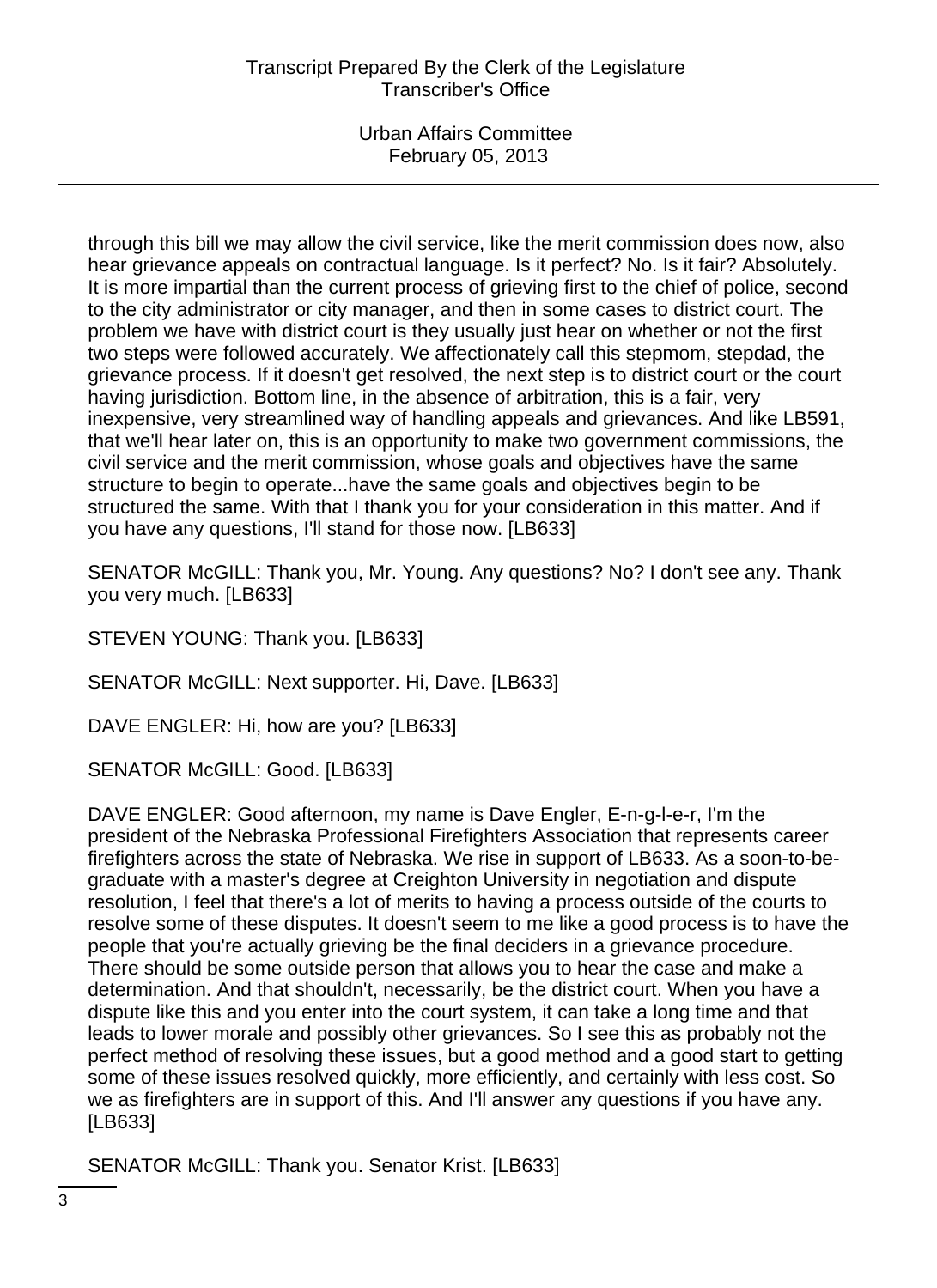SENATOR KRIST: Hi, Dave. The question comes to mind is there applicability here for both volunteer and paid positions as we talk about these grievances and how they would be mitigated? [LB633]

DAVE ENGLER: The volunteer firefighters, I'm not sure about how their structure is set up, but there is typically not a lot of suspensions, demotions, those sort of things that would be handled by it. So I don't see that...they're not handled by civil service so I don't see that as really an option in this case. [LB633]

SENATOR KRIST: Okay. [LB633]

DAVE ENGLER: I would assume a lot of them are set up with bylaws that they have ways of resolving their disputes based upon their bylaws. [LB633]

SENATOR KRIST: Okay, thank you. [LB633]

DAVE ENGLER: Um-hum. [LB633]

SENATOR KRIST: Thank you, Chair. [LB633]

SENATOR McGILL: All right. Other questions? No? Thank you, Mr. Engler. [LB633]

DAVE ENGLER: Okay, thank you. [LB633]

SENATOR McGILL: Other supporters? Proponents? All right. Anyone here in opposition? Oh, opposition? I almost moved on. (Laugh) You snooze, you lose. [LB633]

LOWELL D. JOHNSON: Thank you for waiting. I'm Lowell Johnson, I'm the city administrator at Wayne. Lowell is L-o-w-e-l-l. I don't have a printed copy, but just a comment. The civil service commissions are appointed citizens of the community. I don't see them as being prepared to handle contract-type disagreements. And there...disagreements are litigated all the time and either litigated or settled. I just think that...we (inaudible)...there's a risk of having dual outcomes that have to get settled in court anyway. So that's my only comment is I think that would be less...it would be complicated. So, thank you. Any questions? [LB633]

SENATOR McGILL: All right. Any questions? Senator Lautenbaugh. [LB633]

SENATOR LAUTENBAUGH: Thank you, Senator McGill. Thank you for coming today, sir. I just want to make sure I understand when you say dual outcomes, what do you mean? [LB633]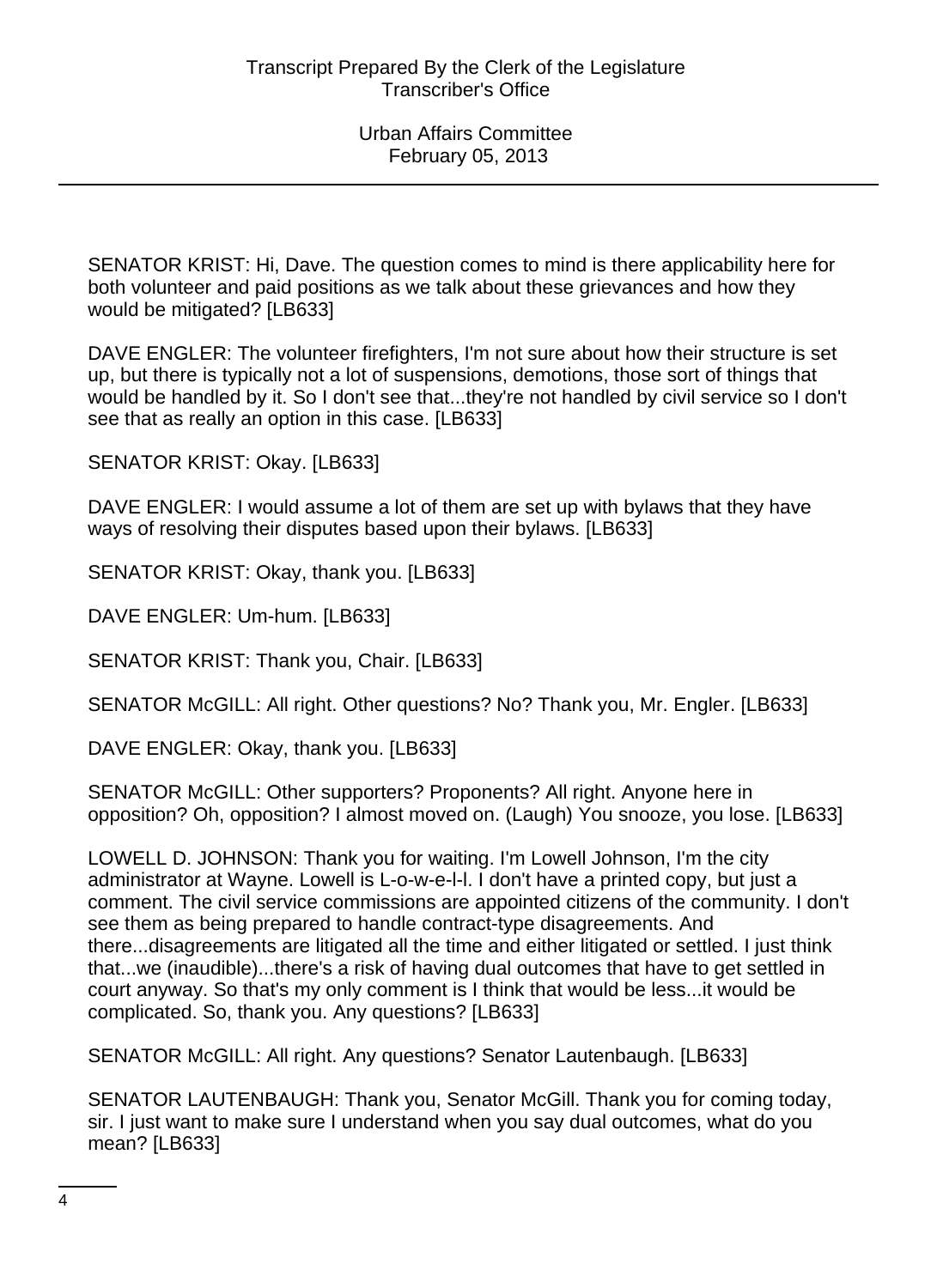LOWELL D. JOHNSON: I think if you have a group of nontrained citizens, even though they have legal counsel, I think you have room for them, I mean, I just think you have potential for a conflict between what the law actually is and what they may want to do. So, if it's not a real credible outcome they're going to end up in litigation anyway and so...it's just my comment that I think we litigate things all the time and it's the way we are. [LB633]

SENATOR LAUTENBAUGH: So I took your comment to mean there might be two different groups looking at it the same time and they might have different results, that's not what you're saying. [LB633]

LOWELL D. JOHNSON: I meant the judicial system versus the civil service commission. That's what I'm saying. [LB633]

SENATOR LAUTENBAUGH: Okay. I just wanted to make sure I understood what you were saying. [LB633]

LOWELL D. JOHNSON: Yeah, okay, thank you. [LB633]

SENATOR McGILL: All right. Other questions? No? Thank you very much. Anyone else here opposed? [LB633]

LEONARD A. HOULOOSE: (Exhibit 13) Senator McGill, committee members, my name is Leonard Houloose, L-e-o-n-a-r-d, last name is H-o-u-l-o-o-s-e, currently the chief of police in the city of Papillion. And I'm here representing the United Cities of Sarpy County. If I may, I'd just like to read a short letter: Dear Senator McGill and committee members; on behalf of the United Cities of Sarpy County, please accept this letter as respectful opposition to LB633 as currently drafted, which would essentially modify the purview of municipal civil service commission duties to include oversight of labor disputes. The Nebraska Civil Service Commission establishes the roles and responsibilities of the civil service commissions. These include the assurance of impartial and apolitical oversight of public safety employee hiring, promotional and termination processes. These commissions were never intended to act as arbiters between parties to collective bargaining agreements when contractual disputes arise, and the majority of citizens appointed to the commissions are not trained as arbitration specialists. We accurately understand the intent, this bill will require the civil service commissions to investigate and convene formal hearings any time a request is made by an aggrieved sworn employee or employer to serve in the capacity of an official contract interpretation entity. The particular grievances to be heard could conceivably run the gamut from a dispute over vacation benefit accrual to a disagreement over the request to have a uniform item replaced. Existing federal and Nebraska statutes provide employees and employers with ample redress for employment disputes and unfair labor practices. Labor courts were established for this purpose. Further, virtually all cities of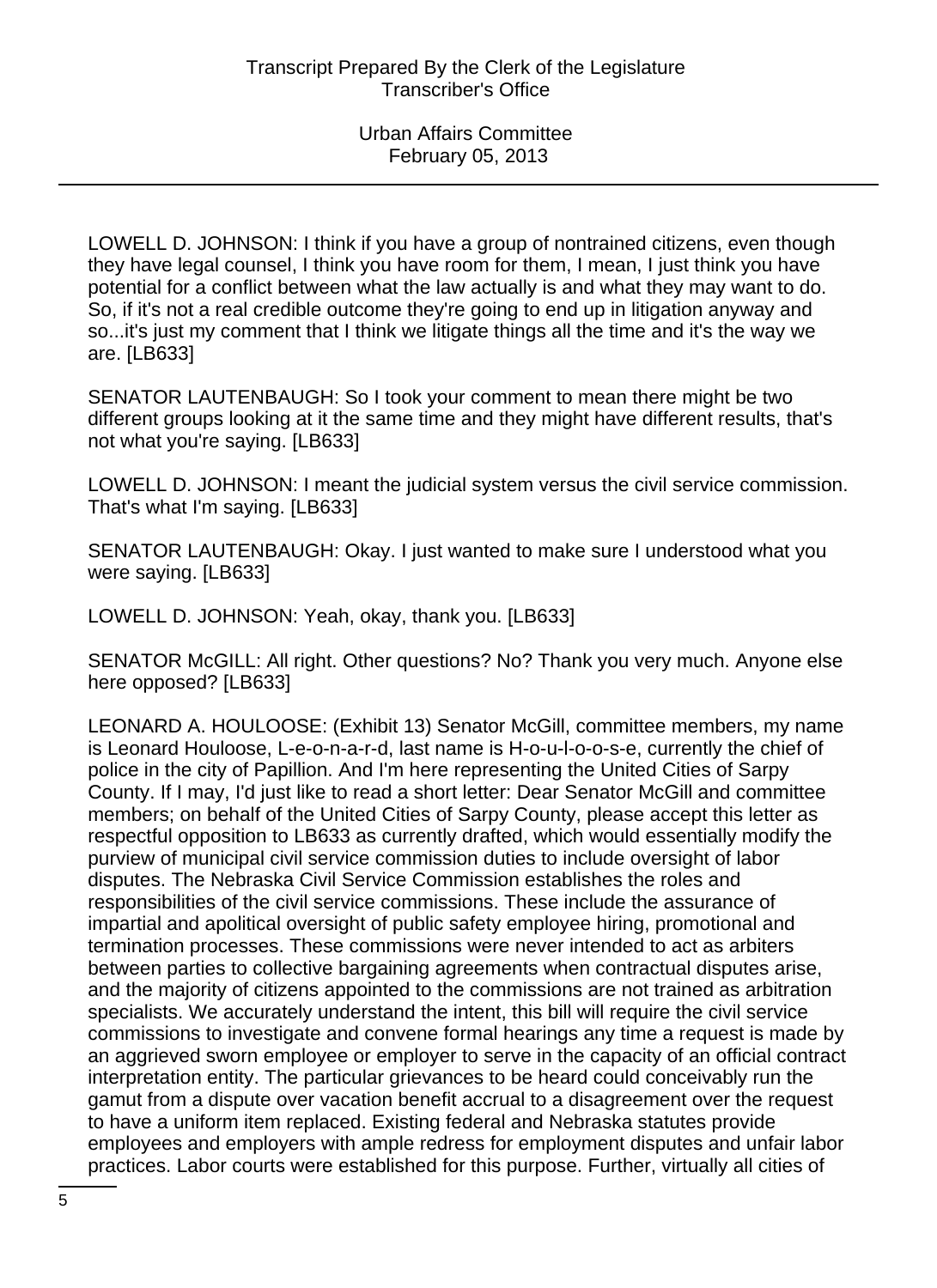the first class already have adequate employee and employer grievance procedures in place. Finally, disagreements regarding the interpretation and intent of collective bargaining agreements can also be resolved through the collective bargaining process which was not envisioned as a civil service commission role when the Nebraska Civil Service Act was created. In closing, we would respectfully request that you not move this bill forward for full legislative review. Our analysis concludes that this bill appears to be a solution that's really in search of a problem. Thank you and I invite any questions you might have. [LB633]

SENATOR McGILL: Thank you, Chief. Questions? No? Thank you. You laid out your arguments pretty well. [LB633]

LEONARD A. HOULOOSE: Thank you. [LB633]

SENATOR McGILL: Thanks. Next person opposed. Hello. [LB633]

RONALD D. MURTAUGH: (Exhibit 2) Good afternoon. Senator McGill, other committee members, my name is Chief Ronald D. Murtaugh, M-u-r-t-a-u-g-h. And I'm here as Chief of Police of the city of Ralston, as well as an executive committee member of the Police Chiefs Association of Nebraska, representing police chiefs across the state. And I just have a brief letter that I will share with you and I've also submitted additional copies for the...each member. Dear Senators: The Police Chiefs Association of Nebraska, PCAN, is opposed to LB633 as presented. The state civil service statutes were created to provide law enforcement and fire service a level of protection from special interests and political interference. The civil service statutes were not created to serve as a system of enforcement for collective bargaining agreements or union contracts. The civil service laws are inclusive of all ranks within law enforcement including the police chief. Any law enforcement officer who is under civil service is afforded civil service review and protection in disciplinary actions that affect their wages, benefits, and working conditions regardless of the origin of the disciplinary action. The laws should not be amended to provide disparate protection based upon rank and collective bargaining status. Civil service commissions were not created to be an arbitrator or judicial authority in the enforcement of collective bargaining agreements. There are adequate remedies in place in Nebraska to address violations of collective bargaining agreements. The civil service laws of Nebraska, as written, have effectively served our communities, our citizens and those serving in law enforcement. PCAN opposes the changes proposed in LB633 to our civil service laws and requests that you reject LB633. Thank you for your consideration of our request. [LB633]

SENATOR McGILL: All right. Thank you, Chief. Are there questions? No? Thank you very much. [LB633]

RONALD D. MURTAUGH: Thank you. [LB633]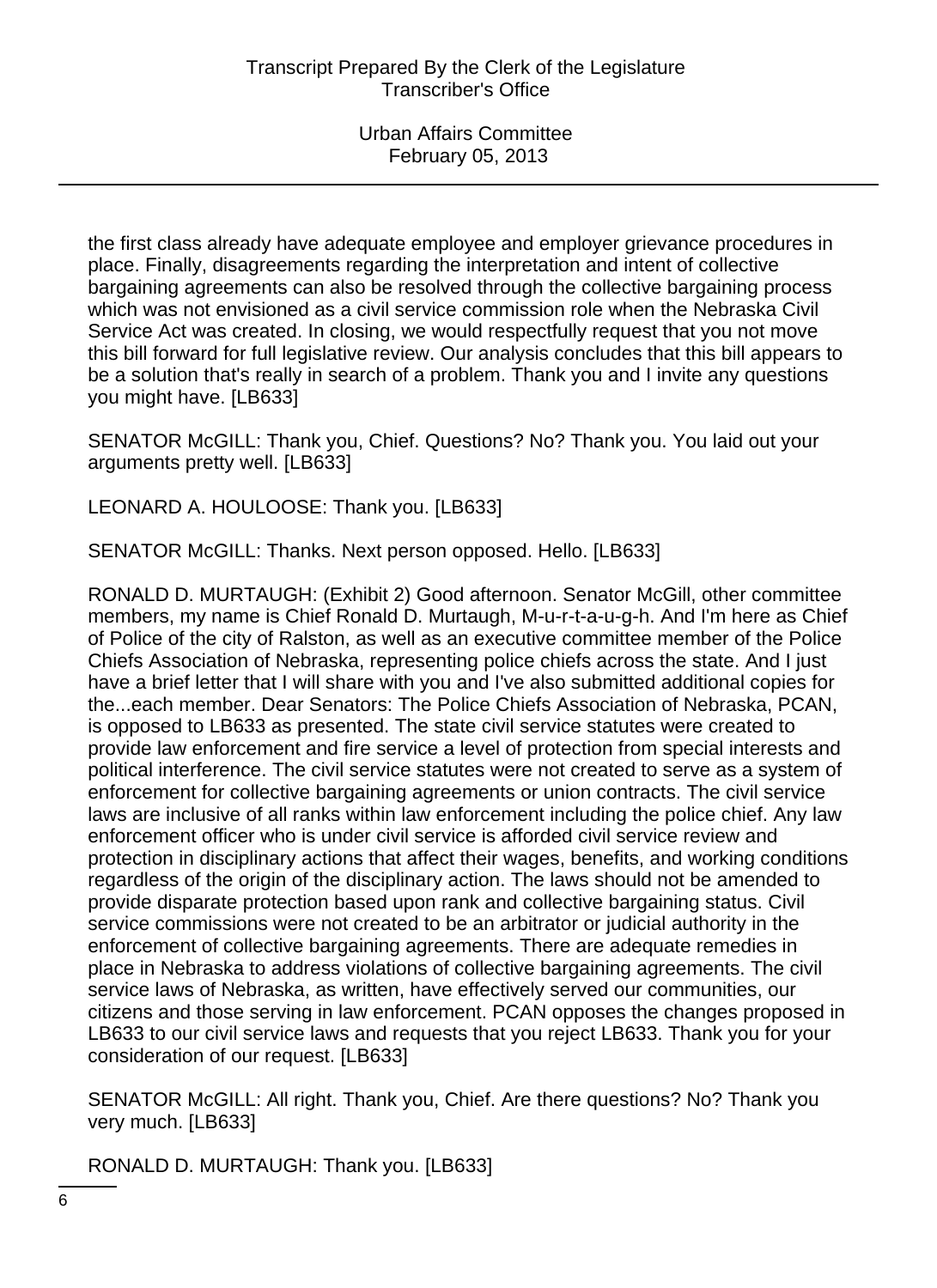SENATOR McGILL: Continuing with opposition. Hello. [LB633]

LYNN REX: (Exhibits 3 and 4) Hello. Senator McGill, members of the committee, my name is Lynn Rex, L-y-n-n R-e-x, representing the League of Nebraska Municipalities. We're distributing for your review a copy of letters, if you would be kind enough to come forward, both from Nebraska City, as well as from Bill Harding who is outside labor counsel for the League of Nebraska Municipalities. And, essentially, we are here today in strong opposition to this bill. This bill would fundamentally change the role of civil service commissions in the state of Nebraska for first-class cities under Chapter 19, Article 18. I was personally involved in negotiations which was the last reform of the civil service statutes back in 1985 and then with many of the organizations that are represented here today, proponents of this legislation, I can tell you that it was very clear from all parties involved that this was supposed to be a process by which individuals would have an opportunity to have, number one, go before a commission that did not have political influence; secondly, as already stated to you, with citizens, these are not citizens, again, trained in labor contracts and negotiations. That's intended to go to a judicial process. In essence, you'll note when you take time to read the letter from Bill Harding this also will be in conflict with the CIR laws, Commission of Industrial Relations laws, that govern municipalities under Chapter 48, Article 8. And we do have a concern about that because many of you were involved in CIR reform with passage of LB397 in 2011. So we do have concerns here. We think the courts are the appropriate place and this, again, undercuts the whole process that you have in Chapter 48, Article 8, why you have a separate forum to deal with these specific kinds of issues. With that, I'd be happy to respond to any questions that you might have. [LB633]

SENATOR McGILL: Thank you, Lynn. Questions? Thank you very much. [LB633]

LYNN REX: Thank you very much. [LB633]

SENATOR McGILL: Any final opposition? Anyone here neutral? All right, that wraps up the hearing on LB633 since Senator Nordquist left for his other hearing. (See also Exhibit 15) And we can open on LB377. I see Senator Johnson in the audience. [LB633]

SENATOR JOHNSON: Thank you, Senator McGill and members of the committee. My name is Jerry Johnson, J-e-r-r-y J-o-h-n-s-o-n, and I represent District 23, Butler, Colfax, and Saunders County here to introduce LB377. I'll read my introduction and it will be shorter than if I spoke it, I ramble. LB377 would clarify the status of county roads when annexed into or by a village or a city. LB377 provides that the authority held by the county board over a county road, including any easements, is transferred to the governing body of the city or village when the city or village annexes the road. Under current law, cities own the real estate under the streets within the city limits; county roads are generally built on easements where the property owner owns the property to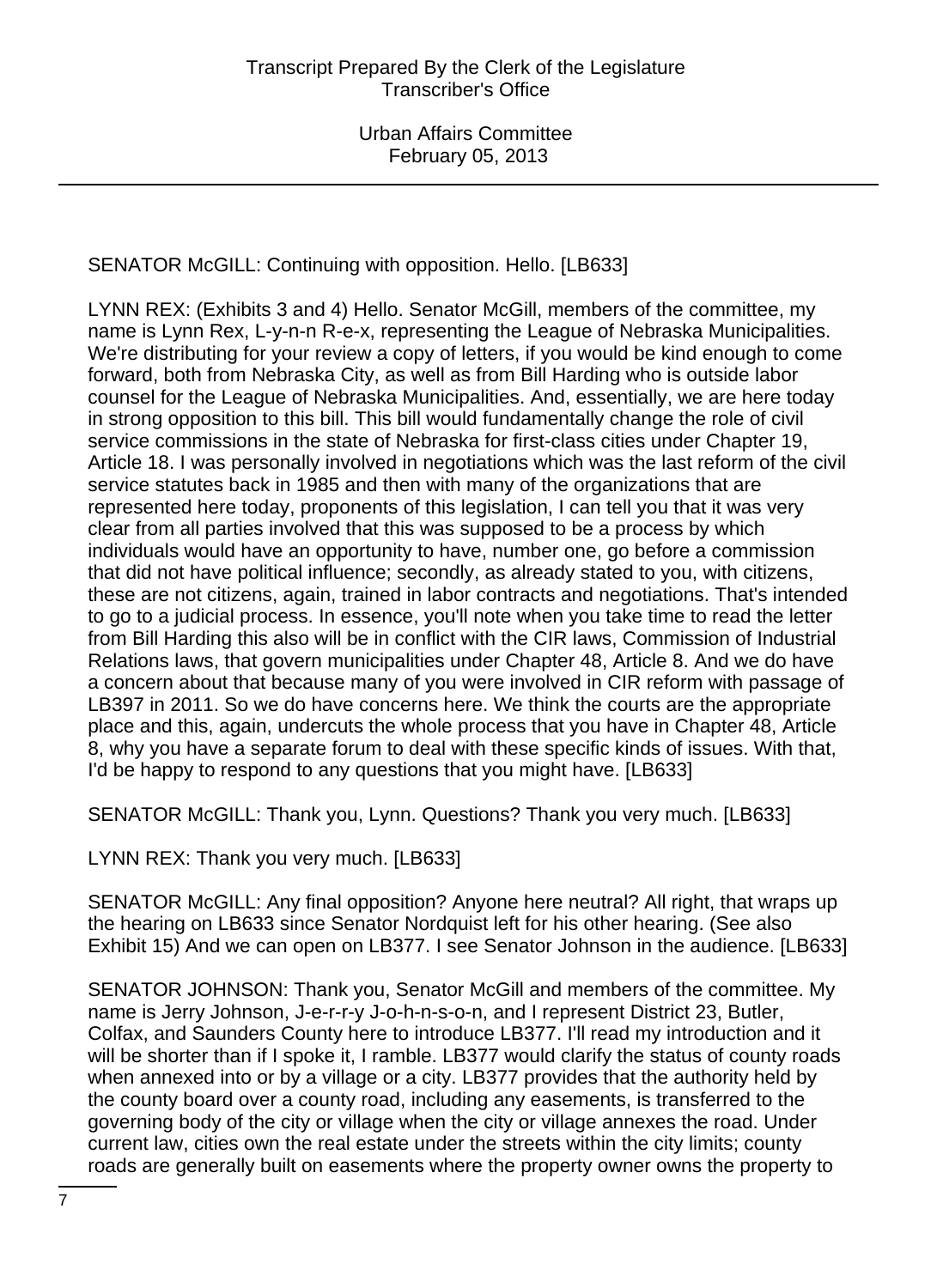Urban Affairs Committee February 05, 2013

the middle of the county road. Very often when a city annexes a parcel of property, the property is subdivided and the streets and the roads are dedicated by the city. The law is not clear about what happens when a city annexes a county road without a dedication. Most cities assume that any easement held by the county is transferred to the city. This is supported under current law, Section 18-1716.01, which provides that any city or village annexing property contiguous or abutting upon any property...any part of the county road shall be deemed have annexed. All of the contiguous and abutting road at the time of such annexation, except that this section does not apply to county roads that separate counties. Under this statute, the city takes over the county road when annexed...when they annex the property up to the county road. But it is does not clearly state what the city's interest is. LB377 makes it clear that the interest of the county over the county road is transferred to the city when the city annexes the property. The bill does not change the ownership of interest of the property owner. If an easement is involved, it would be transferred from the county to the city. This is clearly a clarification of the property transfer. Basically, the language exchanged in the bill was found on page 4 of your green sheet. So, concludes my introduction; be open to any questions. [LB377]

SENATOR McGILL: Thank you. Senator Krist. [LB377]

SENATOR KRIST: To be clear, we are at the edge of your town and the town has decided to annex on the other side of the county road so the political subdivision, SID, and/or property becomes the property of the town that is annexing. As I read this, that description of annexation, right now, does not include the land that the county road sits on, nor is it clear whether or not they're taking over the responsibility of the county road, correct? [LB377]

SENATOR JOHNSON: This would, yes, help define that. [LB377]

SENATOR KRIST: Okay. So if they do that, then does the city become responsible for maintaining that portion of the county road that goes through the annexed property? And if that's the case, does that mean road repair, snow removal, etcetera, etcetera, etcetera? [LB377]

SENATOR JOHNSON: The city would...or the village would assume all the responsibilities, obligations of that road. They would assume the same easement with...that was part of the county. If the city wanted to enlarge or widen that road, they would have to go after additional permits, but the city does take over responsibility of maintenance whether it's continued to be a gravel road or whether it's a paved road. The only way it would probably be paved would be if it was by petition. But they also have responsibility for all the snow removal also. [LB377]

SENATOR KRIST: Okay. I don't know if we're going to hear any opposition, but what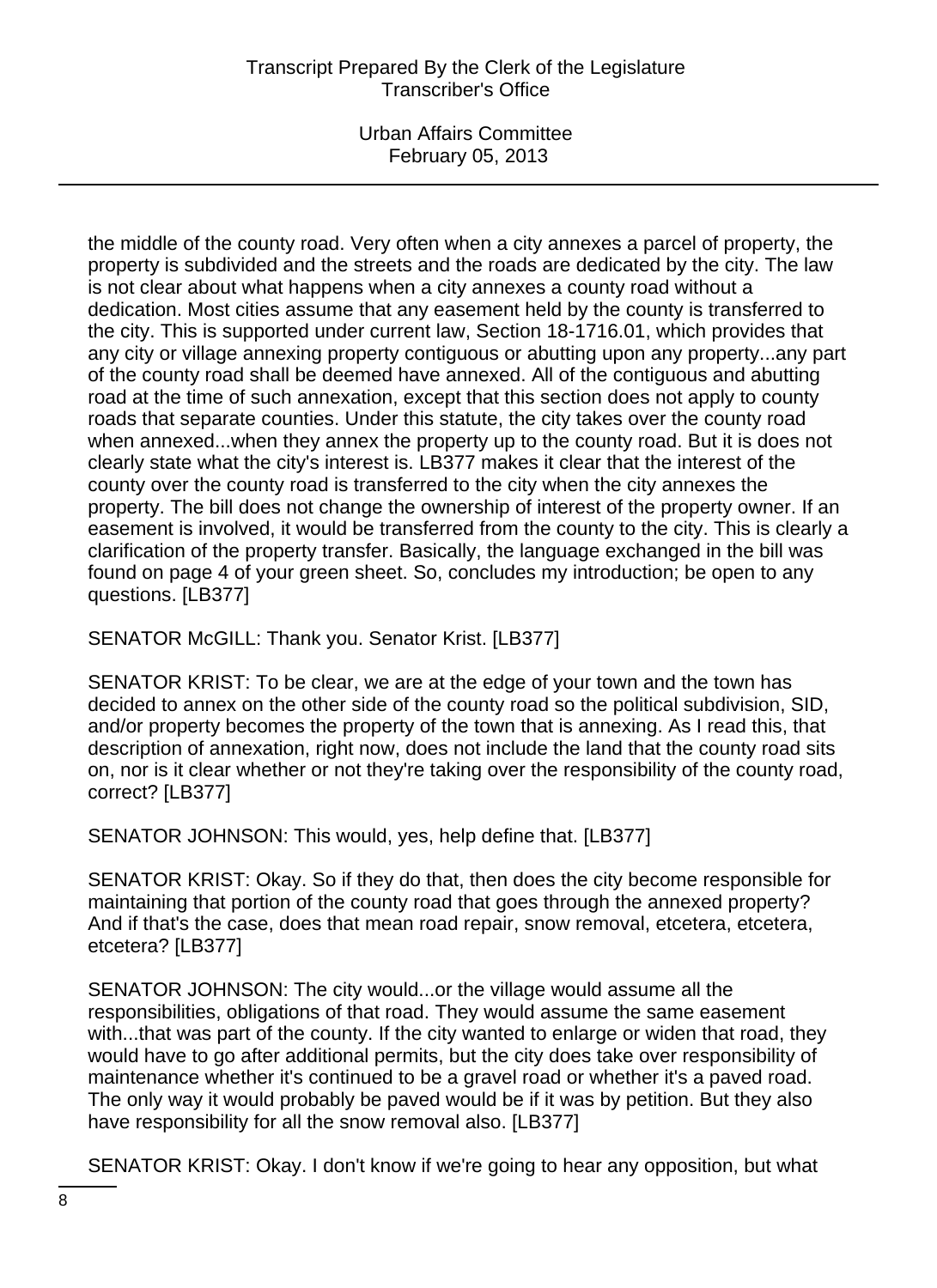comes to mind there is that the county has been responsible for maintaining that road at the edge of the city; the city now takes that over so if there is a...not a bad actor, but if there's not consistent behavior on both the county and the city to maintain that road, that four-lane road could be made into a two-lane road should the city or town decide not to maintain the four lanes. Would you interpret it that way? [LB377]

SENATOR JOHNSON: I would interpret that way. I doubt whether there would be any four-lane road in county's possession other than a...I mean a highway. [LB377]

SENATOR KRIST: Okay. [LB377]

SENATOR JOHNSON: I mean if it's a...we're primarily talking about gravel roads or low-maintenance roads. [LB377]

SENATOR KRIST: But there's no restriction on whether this is... [LB377]

SENATOR JOHNSON: No, no. [LB377]

SENATOR KRIST: Okay. All right. [LB377]

SENATOR JOHNSON: Right. [LB377]

SENATOR KRIST: Good. Thank you, Senator. Thank you, Chairman. [LB377]

SENATOR McGILL: Thanks for bringing this to us and helping to clear it up. Is there a particular situation that brought us here today with this bill? [LB377]

SENATOR JOHNSON: Well, as the former mayor of Wahoo, I know we've had to go through some different procedures in order to accomplish some things when we've annexed in. And I didn't think anything...too much about it, okay, that's the process. But then when I started thinking about it and visiting with people, we have had a couple of instances where...I think in our case our city administrator will testify on...be able to talk a little bit more directly on that. But, yeah, I've lived that. [LB377]

SENATOR McGILL: Okay. All right, thank you. Other questions? Senator Lautenbaugh. [LB377]

SENATOR LAUTENBAUGH: Thank you. Thank you for coming today, Senator. I understand what you're saying. Senator Krist's concern is sort of an unlikely scenario based upon the kind of roads that we're talking about. Would there be a problem with some sort of a simple amendment to clarify and address the concern, would you be open to talking to the committee about that if necessary? [LB377]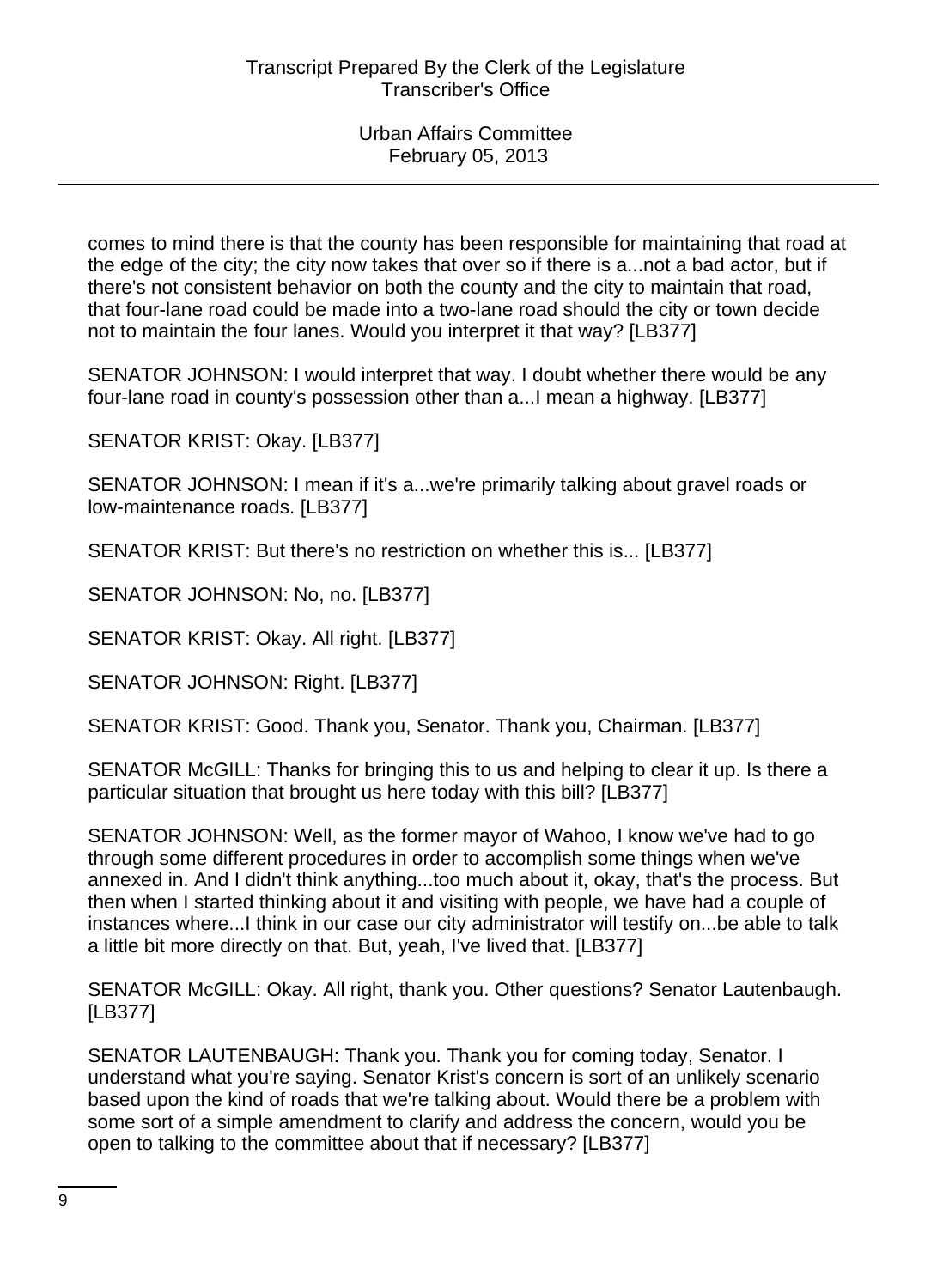SENATOR JOHNSON: Well, I think so. I'm sure there could be some...there are some other things that aren't in here because sometimes it might not go a full mile and you might have to do some different things with deeds and things like that. So I think there could be some friendly amendments that would probably help it. [LB377]

SENATOR McGILL: All right, well, thank you very much. [LB377]

SENATOR JOHNSON: Thank you. [LB377]

SENATOR McGILL: We'll open up the floor to proponents. [LB377]

TOBIAS J. TEMPELMEYER: (Exhibit 5) Senator McGill, Urban Affairs Committee, my name is Tobias Tempelmeyer, T-o-b-i-a-s T-e-m-p-e-l-m-e-y-e-r. I am the city administrator in Beatrice. And we are one of those cities that faces this problem and when the city annexes a county road...and in the letter that's being handed to you, I outlined a little example and there's also a map attached to the back which maybe kind of helps explain the issue. But in Nebraska, out in the county the farmer or the landowner owns to the center line of the road. And the county road is put over by an easement most of the time. And the example that I've put in your letter is between Owner A and Owner B. And in the example Owner A decides, they're adjacent to the city limits, and they decide it's time to develop their property. So they go and have it divided into lots and blocks and subdivided. When they do that, they'll file a plat. And on that plat they'll take what is the county road, they own that half of it, and they'll transfer that to the city for public use. So that's how the city will acquire half of the road. And in my example, I believe it's the west half of the road. When the city annexes Owner A's property because now it's being developed, the city will annex and state statute says we get the entire road. The entire road becomes the city and we have to maintain it, to answer your question, Senator Krist. However, Owner B still owns to the center line of the road. And the issue that we have is, the city now has a road that we have to maintain over property that we don't have a legal right for it to be there. The county did; the county had an easement, but we don't have that easement. And the only thing we're asking is LB377 would say, if the county had an easement the city gets the easement. That's essentially what we're asking for. This does come up quite a bit. I've looked around Beatrice the day before I left and we have at least ten examples of where this exists currently where we have annexed out to a county road. For Lincoln or Omaha which is growing fast enough, Owner A develops today, Owner B is probably going to develop in a year or two, it's not a big deal, they just keep moving forward. For Beatrice, Owner A may develop and it may be 10, 20, 30 years before Owner B develops and so you have this issue of...we have a right to have the road halfway there, but not all the way there. Can Owner B barricade the road? Can they not? Who has control over that half of the road? And that's the spot that we're kind of just trying to work through. Senator Krist, your question earlier about four-lane roads, those...again, those are, generally, highway; those are state Department of Roads' right-of-ways and that's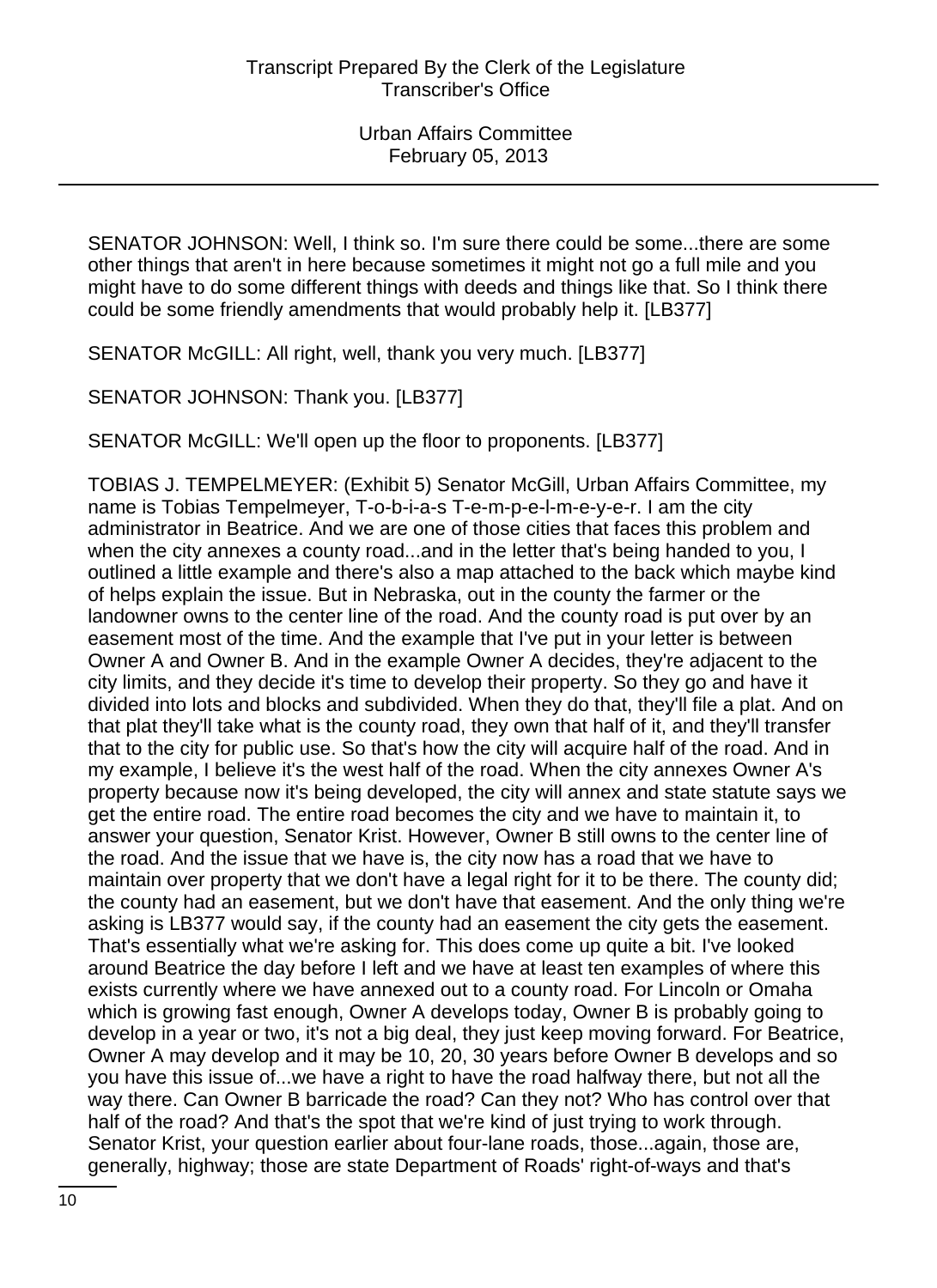another issue as far as I'm concerned. You know, this has to deal with more where roads exist only on an easement. And so that's what we're looking to clarify. [LB377]

SENATOR McGILL: Very helpful testimony. Any questions? No? Thank you very much. [LB377]

TOBIAS J. TEMPELMEYER: Thank you. [LB377]

SENATOR McGILL: Next proponent. [LB377]

MELISSA HARRELL: (Exhibit 6) Senator McGill, members of the Urban Affairs Committee, my name is Melissa Harrell, H-a-r-r-e-l-l. I am the city administrator/clerk/treasurer for the city of Wahoo. I've been in that position with the city since 2006 and I'm here today to speak in favor of LB377. And I'm really not going to say much more than what the other two have presented, but. The purpose of this bill as I understand it is to eliminate the gray area that currently exists when a municipality annexes a county road. As per the laws regarding municipalities, if a new street is platted, a deed is established with the filing of a subdivision plat that clearly establishes the public right-of-way, is owned by the municipality. In Wahoo we have plats on file for all subdivisions within our city limits and those plats clearly spell out dedication of streets to the public. This public right-of-way is not included within any deed of the adjoining property owner. On the county level, it is my understanding that various county roads and records of these roads are kept in a "Book of Roads." Particularly when the county roads are located on section lines, there is not a deed indicating the county has ownership of that road. In fact, it is well known that abutting landowners own to the center of the road. They do not pay taxes on the county road, but their deed clearly states they own the road. There are some instances where deeds are held by the county for the public right-of-way but this is more the exception than the rule. The authority for a road to exist in this location is the "Book of Roads" which I would consider a mapped record of prescriptive easements. Statutes require that when a municipality annexes a parcel of property and there is an adjoining county road, the municipality must annex the county road as well. The county road exists as described in the county's "Book of Roads." Many times dedication of this public right-or-way is not an issue as concurrent with the annexation of the property is approval of the subdivision dedication plat that clearly establishes the municipality's interest in the public right-of-way. In essence, the road is rededicated to the public on the plat. However, when a subdivision is not being considered during the annexation, the dedication of the public right-of-way to the municipality becomes the issue. The purpose of LB377 is to address this. It is not intended to ask for more right-of-way or to take from owners without due process, it is simply to establish that the public road is still a public road and recorded as such. LB377 would make it clear the municipality has the authority to view this road as public right-of-way and treat it as such. Thank you for your time and if I can answer any questions. [LB377]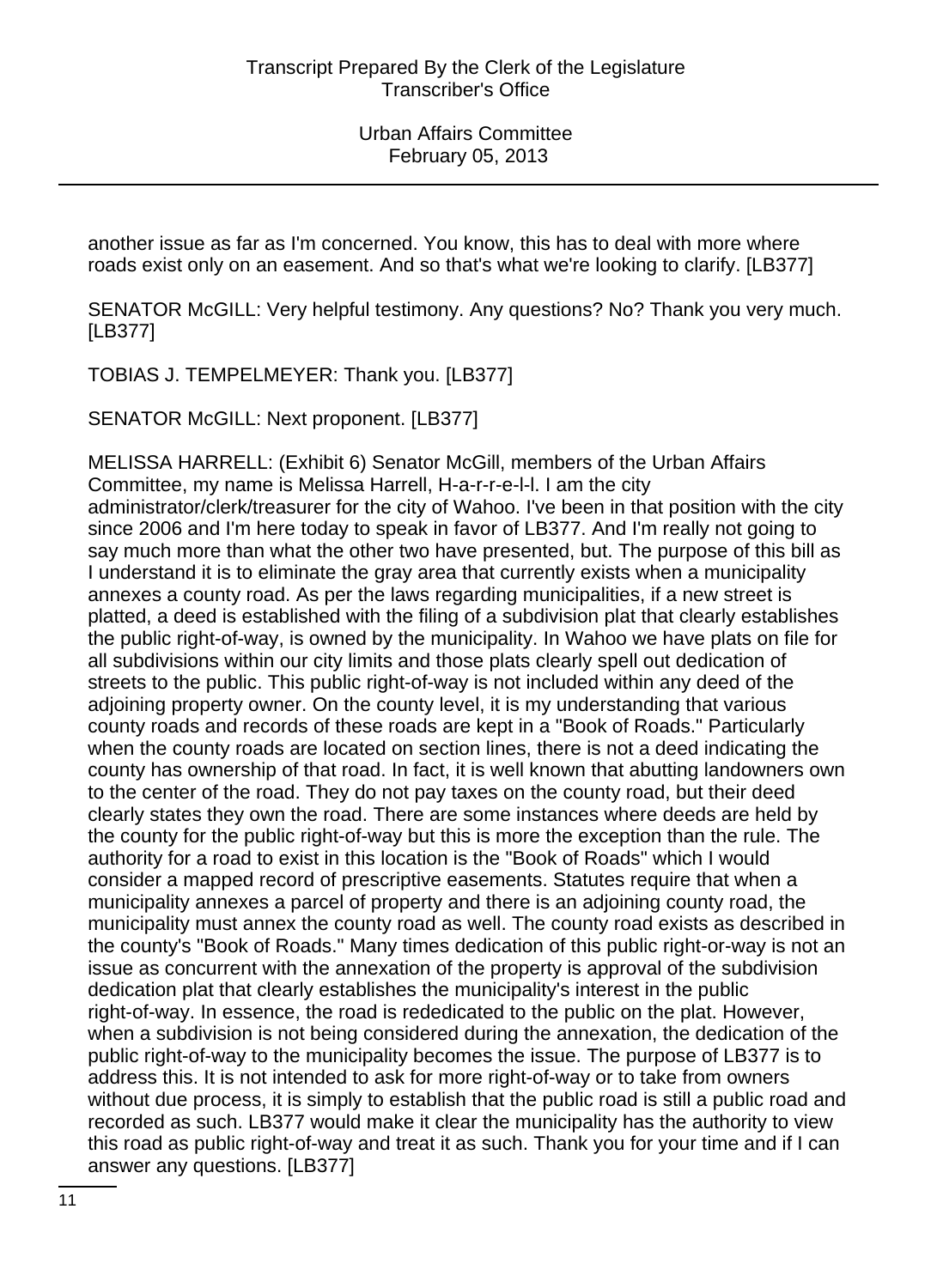SENATOR McGILL: Any questions? Senator Krist. [LB377]

SENATOR KRIST: You may not know this, and I...probably should have asked before, but you defined a difference between...both of you defined a difference between a county road and a state highway. I can envision a couple of towns that I've been in in the state of Nebraska where growth goes to a certain point that happens to be a state highway and they're going to annex on the other side of the highway and the easement is on...or the development is on both sides and that is a public road. I infer by what you said that that "Book of Roads," which is the bible, would identify a different legal definition of what a state highway would be and what a county road would be in an annexation process. Can you answer that? [LB377]

MELISSA HARRELL: I can't answer definitely, but I would guess, yes, that state roads are held by deed. [LB377]

SENATOR KRIST: Okay. And state highways are held by deed. [LB377]

MELISSA HARRELL: State highways, by deed. [LB377]

SENATOR KRIST: And so annexation... [LB377]

MELISSA HARRELL: But I'm not the expert on that. [LB377]

SENATOR KRIST: If you're going to annex legally in the state of Nebraska, it has to be congruently. So somehow they're going to have to get on the other side of that state highway. [LB377]

MELISSA HARRELL: Right, and you would have to annex that state highway. [LB377]

SENATOR KRIST: You would have to annex a state highway to do that. [LB377]

MELISSA HARRELL: Yes. [LB377]

SENATOR KRIST: So the definition I'm looking for, I guess, to our legal counsel is, is there a difference between a county road and a state highway because that brings me back to my question, Senator, which was--how do I know that that's going to be maintained as it has been improved or it would be improved...is there a condition that it would be improved or maintained in its present condition? So just for the record, I don't...you don't need to go into a lot of detail. But that's really what it comes down to in terms of concern. And again, it's probably just a friendly amendment that defines that, if it's necessary. Thank you for coming. [LB377]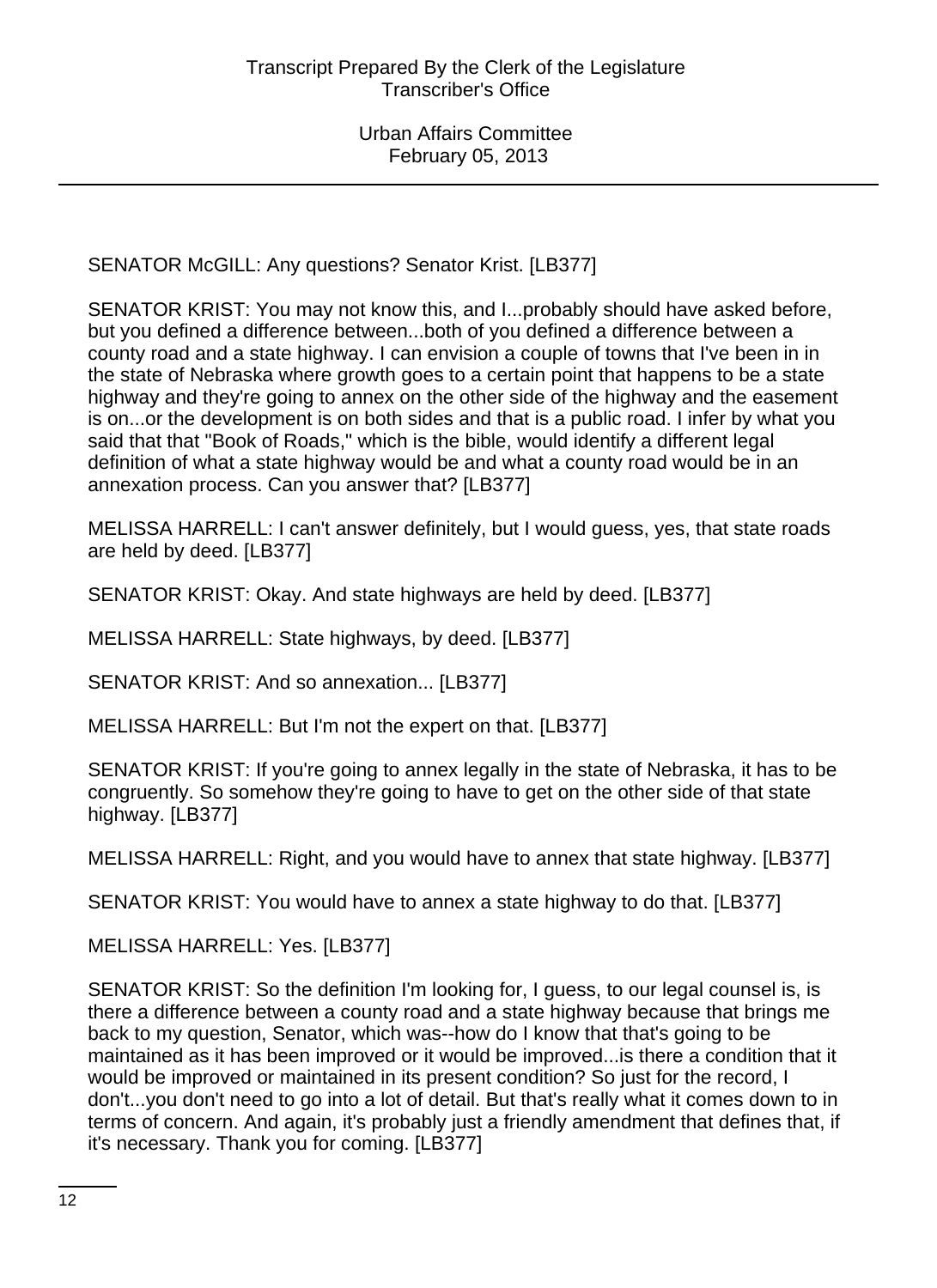## MELISSA HARRELL: Sure, thank you. [LB377]

SENATOR McGILL: All right. I don't see any other questions. Thank you very much. [LB377]

MELISSA HARRELL: Thanks. [LB377]

SENATOR McGILL: Next proponent. [LB377]

GARY KRUMLAND: Senator McGill, members of the committee, my name is Gary Krumland, G-a-r-y K-r-u-m-l-a-n-d, representing the League of Nebraska Municipalities appearing in support of LB377. And just let me address your questions. Generally, a state highway is the property within the right-of-way is owned by the state. And when a city annexes property across it, it is still a state highway. When it's a city street, the city generally owns the property within the right-of-way. A county, though, can either own it or just has an easement where the property owner retains ownership. So, in a situation where you have a state highway going through a city or you have an area like along the edge of a city where they've annexed crossed a county road and you have a portion that is in the city now or...and then a portion is owned by the county, the city is responsible by law right now for any streets within their corporate limits. So what usually happens though is the city enters in agreement with the county or with the state over who is going to take care of things. For example, if you have a highway going through the middle of a city, very often it's easier for the city when they're doing snow removal for them just to remove the snow there rather than have the state bring their equipment in. So they'll enter an agreement to do that. And the same way with the counties is that if you have a section of land and a part of it is in the city and part of it is owned by the county, the county and city generally will enter into an agreement to determine who will take care of it. But the ultimate responsibility, at least for the roads that are...that were county roads and now are annexed within the city, they become the city roads and the city responsibility for maintenance and improvement and all that. I don't know if that answers your question. [LB377]

# SENATOR KRIST: Part of it. [LB377]

GARY KRUMLAND: Okay, well, we can talk some more. The other thing I wanted to mention is we did work with NACO, the county officials association on this and they're fine with the bill. They think it would be helpful to clarify that. The law does provide right now that if a city annexes up to a county road, it is presumed that the road then becomes part of the city so the city then obtains or becomes responsible for the maintenance and the improvement of that road. So I'd be happy to answer any questions. [LB377]

SENATOR McGILL: Any other questions? I don't see any. Thank you very much, Gary.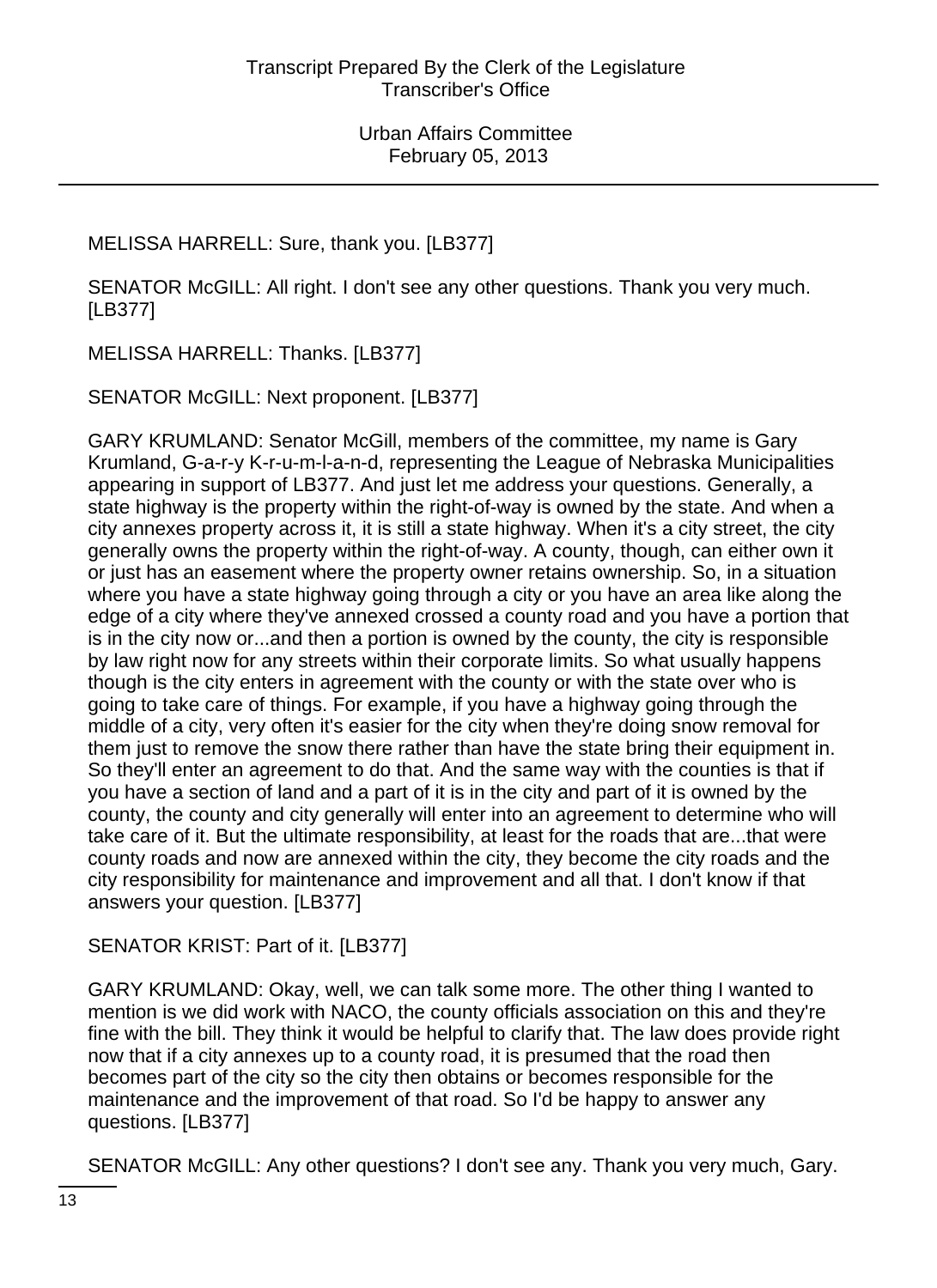Other proponents? All right, anyone here opposed? Anyone here neutral? All right, Senator Johnson, would you like to close? [LB377]

SENATOR JOHNSON: I'll waive closing unless there is a question. [LB377]

SENATOR McGILL: Nope, I think you are good to go. [LB377]

SENATOR JOHNSON: I have another hearing. [LB377]

SENATOR McGILL: Enjoy your day. That brings us to Senator Lautenbaugh and LB591. Go for it. [LB377]

SENATOR LAUTENBAUGH: Madam Chair and members of the committee, this bill deals with civil service commission, as we've already heard a little bit about today. As some of you may know, I can't profess to be an expert on this, but the civil service commission was set up to provide oversight in first-class cities for law enforcement officers and firefighters. The current statute reads: no person in the civil service who shall have been permanently appointed or inducted into civil service under the Civil Service Act shall be removed, suspended, demoted, or discharged except for cause and then only upon the written accusation of the police or fire chief, the appointing authority, a sworn officer or firefighter or any citizen or taxpayer. LB591 would change the makeup of the civil service commission to include nonmanagement law enforcement officers and firefighters. The legislation varies the makeup of the commission depending on if there is a full-time fire department and whether the municipality has a three-person or a five-person civil service commission. If there is a full-time fire department and three members, there would be appointed by the appointing authority one by law enforcement and one by the fire department. If there is no fire department, there should be one law enforcement appointee and two appointed by the appointing authority. If the municipality has a five-member board with a full-time fire department, there would be one law enforcement, one fire department, and three from the appointing authority. If no fire department, then there would be three from the appointing authority and two from law enforcement. I believe law enforcement and the fire department bring the appropriate experience to the civil service commission and will give the commission the appropriate balance. In Nebraska counties, law enforcement officers have the merit commission which is...which does currently include members from the rank and file in the counties that have merit commission. The merit commission has sheriff representation, excuse me, skipping ahead of my own notes here, and LB591 would ensure the same for police officers throughout the state. I'd be happy to answer any of your questions. I know there are some who have...this is feint praise, a greater understanding of this than I do (laughter) who are coming behind me. And, you know, I'll try to answer any questions, but I'm sure they will as well and more ably. [LB591]

SENATOR McGILL: Well, generally speaking, who is serving on these now? [LB591]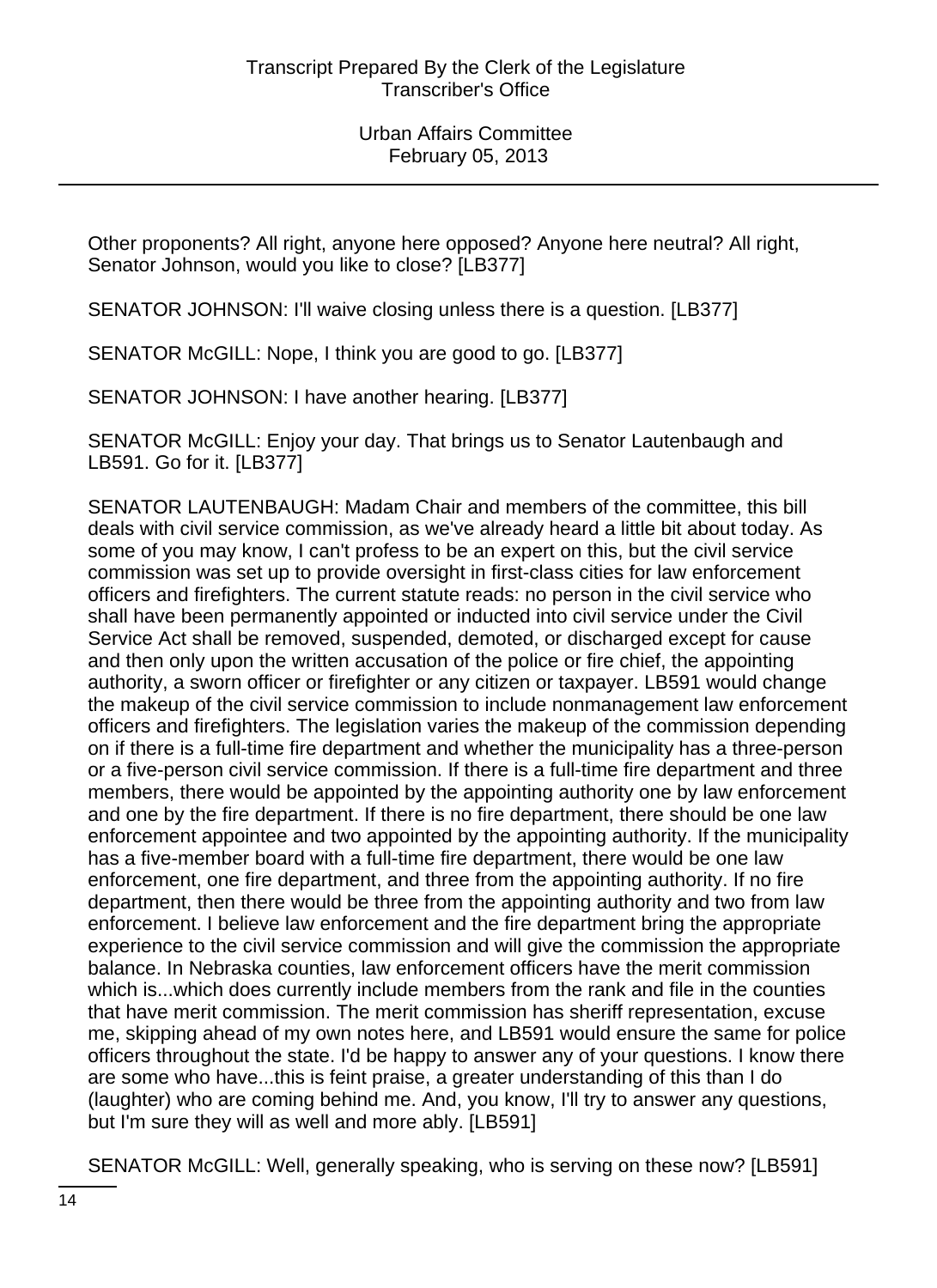SENATOR LAUTENBAUGH: Well, generally as I understand it, the appointments are not made by the rank and file in either...we're talking police or firefighter, there's an appointing authority that appoints all the members. And while there's nothing prohibiting someone from coming from the rank and file, there's nothing saying that the rank and file gets to appoint someone. [LB591]

SENATOR McGILL: Okay. Other questions? No? Thank you very much. We will move on to proponents. Hi there. [LB591]

STEVEN YOUNG: Senator McGill, thank you again for hearing me. [LB591]

SENATOR McGILL: Welcome back up. [LB591]

STEVEN YOUNG: (Exhibit 7) Again, I'll try to keep it brief. Again, my name is Steven Young, S-t-e-v-e-n Y-o-u-n-g. I'm here representing the Fraternal Order of Police as the second vice president of the state of Nebraska. I'd like to begin by thanking Senator Lautenbaugh for his introduction to this bill and I think he did a good job. LB591 introduces two very simple noneconomical procedural changes. The first is, amend the service length of civil service members down to four years from its current five years. This would coincide with other four-year terms throughout the municipality. Those terms would still be staggered as they are statutorily right now. The other change, and the one that we're most interested in, the other change would require one police officer, and in some cases a firefighter, to serve on civil service commission for the cities of the first class. By state statute, and Senator Lautenbaugh addressed this, there is nothing that prohibits a police officer or firefighter from serving now. The issue is, no municipalities, that I'm aware of, currently appoint firefighters...police officers to the civil service board and this would require this. Again, this is a time-tested procedure that is used by the county merit commissions and has been since 1982. The civil service commission, like it's county counterpart, the merit commission, are designed to be vehicles that ensure that all police and fire "appointments and promotions are based solely on merit and efficiency and fitness and shall be ascertained by open competitive examination and impartial investigations." This is a quote from the state statute. Sometimes the advancements in the social order and political incentive make it easier for municipalities to drive civil service commissions more like a city department than a neutral commission. It is our desire to balance the political societal modifications of the commission with deliberate direction while maintaining neutral and openness. You've heard testimony from Sarpy cities and the League that the ability of citizens serving on the civil service and allowing...we've heard testimony about their abilities having a firefighter and a police officer serve on that civil service could only enhance the commission. This is an opportunity to take again two government entities, the merit commission and the civil service, and begin to structure them the same. I have nothing else. I'll stand for any questions. [LB591]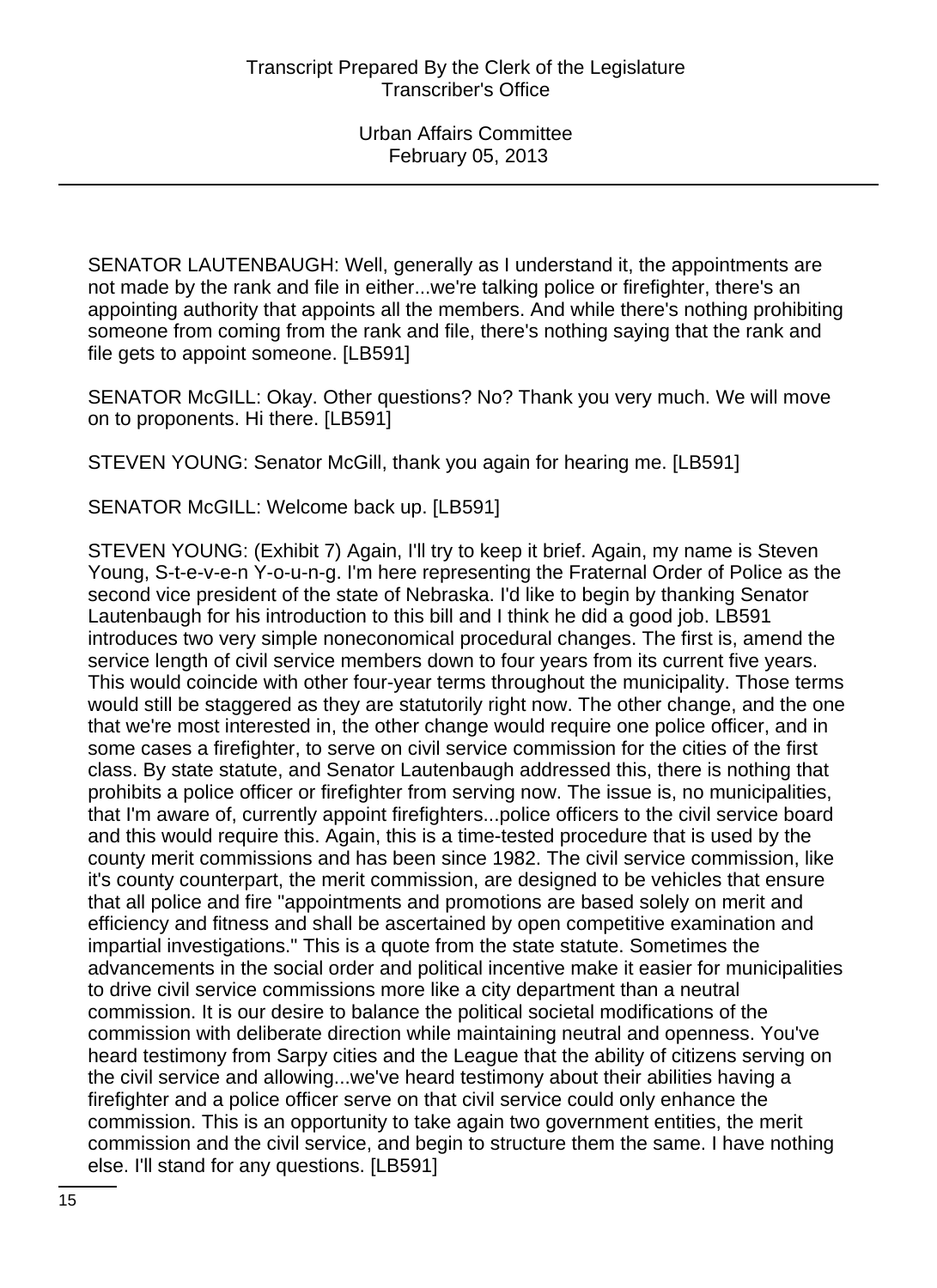SENATOR McGILL: All right. Any questions? Nope. Thank you very much, Mr. Young. [LB591]

STEVEN YOUNG: Thank you. [LB591]

SENATOR McGILL: Is there anyone else here as a proponent? [LB591]

DAVE ENGLER: Again, Dave Engler, E-n-g-l-e-r, President of the Nebraska Professional Firefighters Association. The firefighters are in support of this. I think Mr. Young pretty much outlined why and we see all those as benefits and positive changes to the civil service. So with that I'll answer any questions. [LB591]

SENATOR McGILL: Questions? No? Thank you for your conciseness. (Laughter) [LB591]

DAVE ENGLER: Thank you. [LB591]

SENATOR McGILL: Any other proponents? All right. Anyone here opposed? [LB591]

LOWELL D. JOHNSON: Thank you, Senator McGill and Senator Lautenbaugh. I'm Lowell Johnson. I'm sorry. [LB591]

SENATOR McGILL: Go ahead, sorry. [LB591]

LOWELL D. JOHNSON: (Exhibit 8) I'm Lowell Johnson, I'm the city administrator at Wayne. I have a prepared statement. We have a police department with seven full-time certified officers and five full-time dispatchers. We're a city of 5,600 people, a first-class city. As a first-class city, we oppose requiring the appointment of a police officer to be a member of the civil service commission. The primary duties of the commission are to prepare a pool of eligible officers for the city to hire from and upon appeal, serve as an independent review of discipline of an officer by the chief or city administrator. The Legislature has wisely provided the civil service law for cities as an alternative shortcut...as alternative that is short of district court to provide an outside independent review of the commission...by the commission of the actions of the police chief and city administrator before a disciplinary action of an officer is contested in court. Wayne has recently been involved in two appeals of officer discipline before the Wayne Civil Service Commission. Our commission consists of three independent citizens appointed by the mayor and the council. Wayne terminated two certified officers. Both terminations were upheld after public hearings by the civil service commission and further upheld through the district court. One is being appealed to the Nebraska Court of Appeals. The civil service appeal process is and should be thorough and expensive so that neither the disciplinary action nor the appeal are initiated or undertaken lightly by either party. At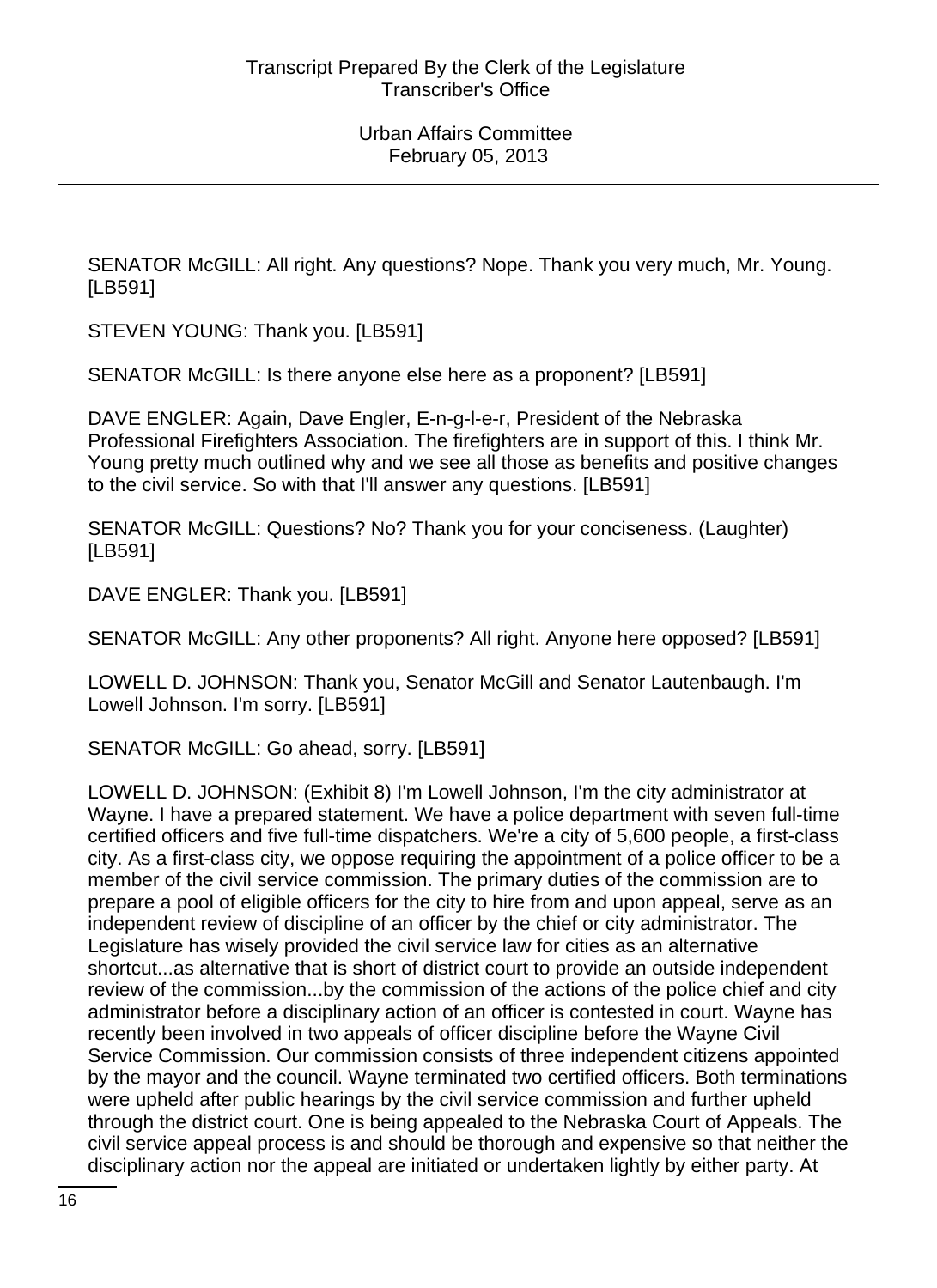Urban Affairs Committee February 05, 2013

the end of our process in Wayne today, two officers were terminated, three officers resigned, two dispatchers resigned, and the cost to the city of Wayne to conduct a third-party private investigation and the legal fees, not including those of our insurance carrier, was over \$600,000. Some officers were uncooperative during the outside investigation that we hired. I see a problem under this bill if one of those officers could have been the same one as appointed to the civil service commission. For the civil service commission to perform its function as intended, the citizen members appointed to that commission must be appointed by the elected officials of the community and not be selected by the city administrator, the chief, or nonmanagement police officers. Department disciplinary actions are the management duty of the chief. The civil service law provides a review of the chief actions by the city administrator upon appeal by the disciplined officer. The law also provides review and disciplinary actions by the chief and the city administrator upon appeal by a discipline officer. That independent civil service commission review does not involve the elected officials and should not be done by citizens...and should be done by citizens independent of the city staff. This is a review of city staff; it shouldn't...we should not be involved in that...we shouldn't have participation on the committee. To quote a December graduation speaker at the Grand Island Law Enforcement Academy, police officers are those with the courage to stand in the position between the sheep and the wolves in our society. In that daily and nightly line of duty, police officers are responsible for the safety of the public and for each other's personal safety. With their jobs at risk and their lives at risk, lines of communication and commitment run deep and strong within a department. Every department has a designated chain of command to manage and control the department. It would be very difficult, in my opinion, for a nonmanagement officer deciding a civil service commission appeal to rule against a fellow officer or a supervisor and go back to the work the next day and maintain that same critical fabric of commitment and communications within the department. If the appointed nonmanagement officer and the commission should rule against a supervisor and the case is reversed by district court, that officer would be concerned about his career and relationships within the department. On behalf of the mayor of Wayne, we believe the current civil service law works as intended to provide an outside, unbiased appeal review and we ask that you keep the system as is and not advance the bill. Do you have any questions? [LB591]

#### SENATOR McGILL: Thank you. Senator Krist. [LB591]

SENATOR KRIST: You know, I tend not to try to sit on a...in judgment and, obviously, you have years of experience, as does the mayor of Wayne and you have your opinion, but I take a bit of exception to the sentence in the third paragraph; I'm not convinced that justice should be expensive. So if you want to make an appeal process, if your argument is that the appeal process should be so cumbersome and/or so expensive that neither the person who seeks justice nor the authority that has administered justice wants to go further to see if either one is in error, that's the part of it that I...I guess I'm taking... [LB591]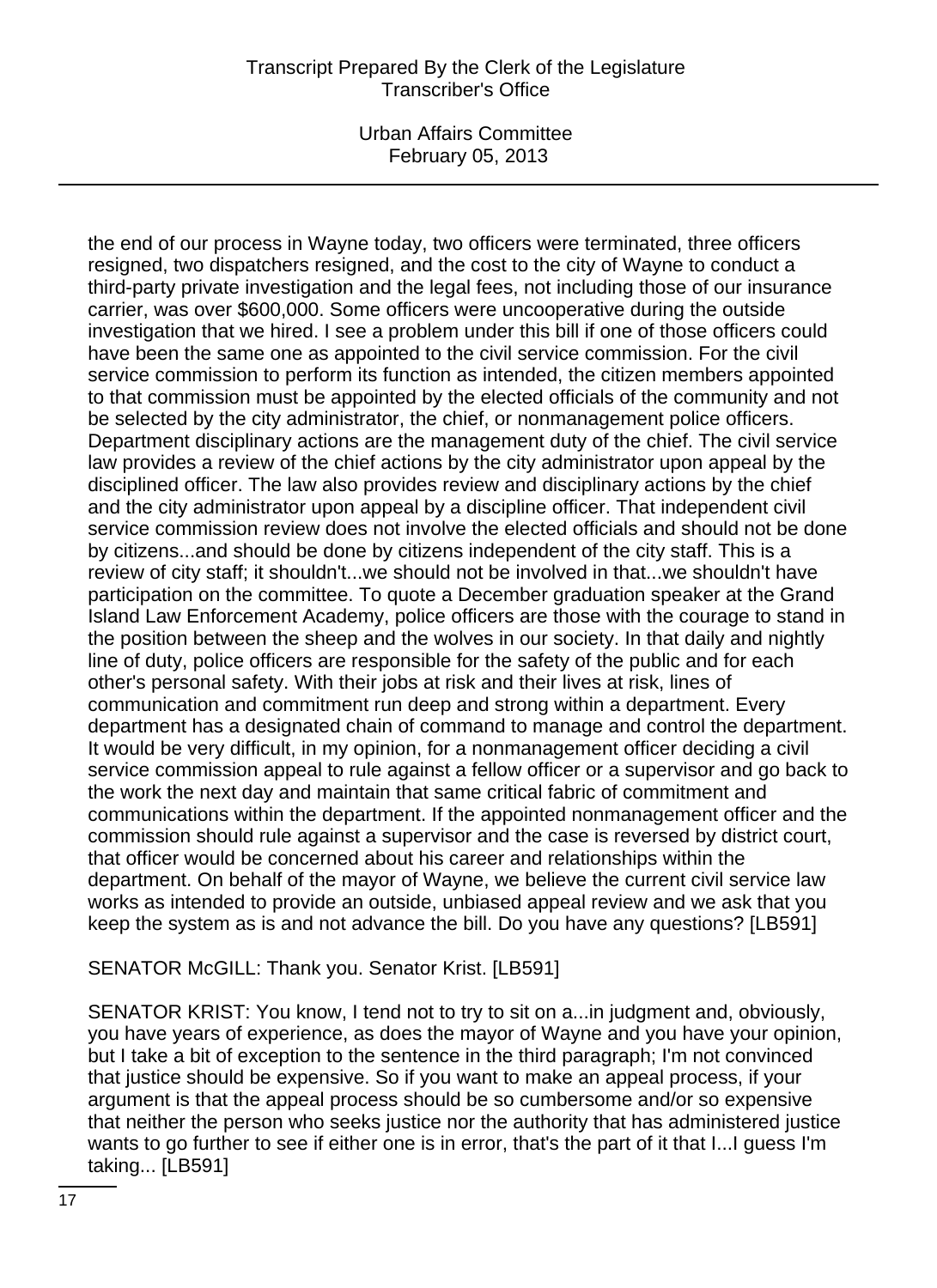LOWELL D. JOHNSON: I see your point and I agree with that. We think it needs to have some difficult...enough difficulty that it's not done casually and lightly, that was my point. But I agree that it is too expensive. [LB591]

SENATOR KRIST: Thank you. [LB591]

LOWELL D. JOHNSON: Any other questions? [LB591]

SENATOR McGILL: Other comments? I don't see any. Thank you very much. Any other folks here in opposition? How many people do we have left to testify on this bill? Okay, a couple more. All right. Hi. [LB591]

RONALD D. MURTAUGH: (Exhibit 9) Senator McGill, committee members, again, my name is Ronald D. Murtaugh, M-u-r-t-a-u-g-h, representing the Police Chiefs Association of Nebraska, as well as Chief of Police for Ralston. Dear Senators: The Police Chiefs Association of Nebraska, PCAN, is opposed to LB591 as presented. The state civil service statutes were created to provide law enforcement and fire service a level of protection from special interests and political interference. Statutes have been created to provide for the appointment of a civil service commission from the citizens of the community who serve with the best interest of the community as their primary goal. LB591 proposed to inject partisanship and politics into civil service. One position on every civil service commission will be the appointment of a nonmanagement law enforcement or fire service officer selected by nonmanagement officers. In many police and fire departments, it will be the police union making the selection. This proposal is in stark contrast to the original foundations upon which the civil service laws were created. LB591 also creates disparate treatment of employees who serve under civil Service. The civil service laws are inclusive of all ranks within law enforcement including the police chief. LB591 proposes to provide representation to only one class of employee covered under civil service while excluding others. The civil service laws of Nebraska as written have effectively served our communities, our citizens, and those serving in law enforcement. PCAN opposes the changes proposed in LB591 to our civil service laws and request that you reject LB591. Thank you for your consideration of our request. [LB591]

SENATOR McGILL: Thank you, Chief. Any questions from the committee? Nope. Thank you very much. [LB591]

RONALD D. MURTAUGH: Thank you. [LB591]

SENATOR McGILL: Next opponent. Hello. [LB591]

BILL BOWES: (Exhibit 10) Good afternoon, Senator McGill, members of the committee;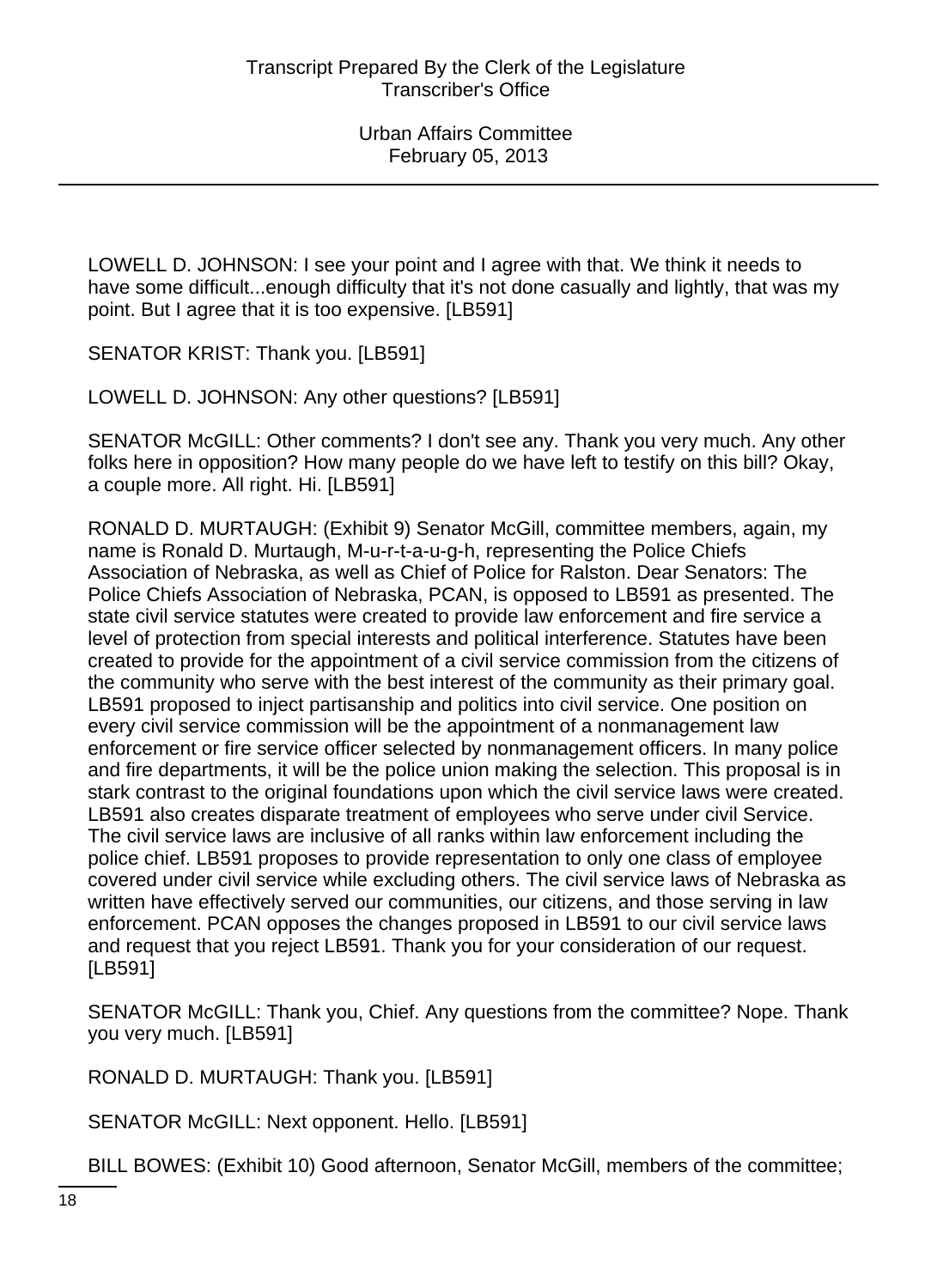Urban Affairs Committee February 05, 2013

it's a pleasure to be here with you and get a chance to visit with you about this bill. My name is Bill Bowes, B-o-w-e-s. I'm the fire chief in Papillion. I'm also the president of the Nebraska Municipal Fire Chiefs Association. You're receiving a letter from the mayors of the United Cities. I'll briefly summarize the contents of that letter and tie in some of the testimony that you've heard so far. As Sergeant Young stated in his testimony, state law requires that civil service commissions be neutral. That word is used in the state law. Chief Houloose in his testimony on LB633, he used the word "apolitical." Those two combined give a good idea of what civil service is about. It's designed to be a group of people separate from city government that operate in the best interests of the community in the police and fire world. So neutrality and apoliticalness is very important. In fact, in Papillion our rules states that no more than three of our five members can be of the same political party. So there's a split even of political parties at the local level to avoid the dominance there. The idea of inserting a firefighter or a police officer as a member of the civil service commission, I believe, flies in the face of the intent of the law as it's written where you're introducing just naturally the view of a firefighter, the view of a police officer. You're going to be introducing politicalness to use a term, a special interest. And it will defeat the purpose of civil service. In our commission in Papillion we have a nice variety of citizens who are interested in the process, have no expertise, necessarily, in civil service law, but they want what's best for the community and they do an excellent job of maintaining that neutrality that is so important in that. The practicality of having a police officer and/or a firefighter on the panel would mean that in current state law where the civil service commission will hear cases related to suspension, demotions, terminations, that firefighter or police officer will be hearing the case of a fellow worker. In some cases that could be a subordinate or it could be a superior of that officer and they're expected to make a judgment call on that. So you're...we're introducing some sort of conflict of interest in that also. And then finally, the cycle of the nominations of the terms of the board, right now in our case with the five members, one member serves for one year, two years, three years, four years, five years, and the cycle helps reduce the politicalness of the committee. Whereas if we went on four-year terms only, then we've got groups of people moving in and out every four years on staggered basis. I think the current system is fine the way it is, we don't need to change the terms of those at all. So for those reasons we are opposed to this bill. [LB591]

SENATOR McGILL: All right. Any questions? Nope. Thank you, Chief. [LB591]

BILL BOWES: Thank you. [LB591]

SENATOR McGILL: And final opponent. [LB591]

LYNN REX: (Exhibit 11) Chairman McGill, members of the committee, my name is Lynn Rex, L-y-n-n R-e-x, representing the League of Nebraska Municipalities. We, respectfully, oppose this measure as well. And if the page would come forward, please, for a handout. This is a letter from Nebraska City. And I would like to point out just a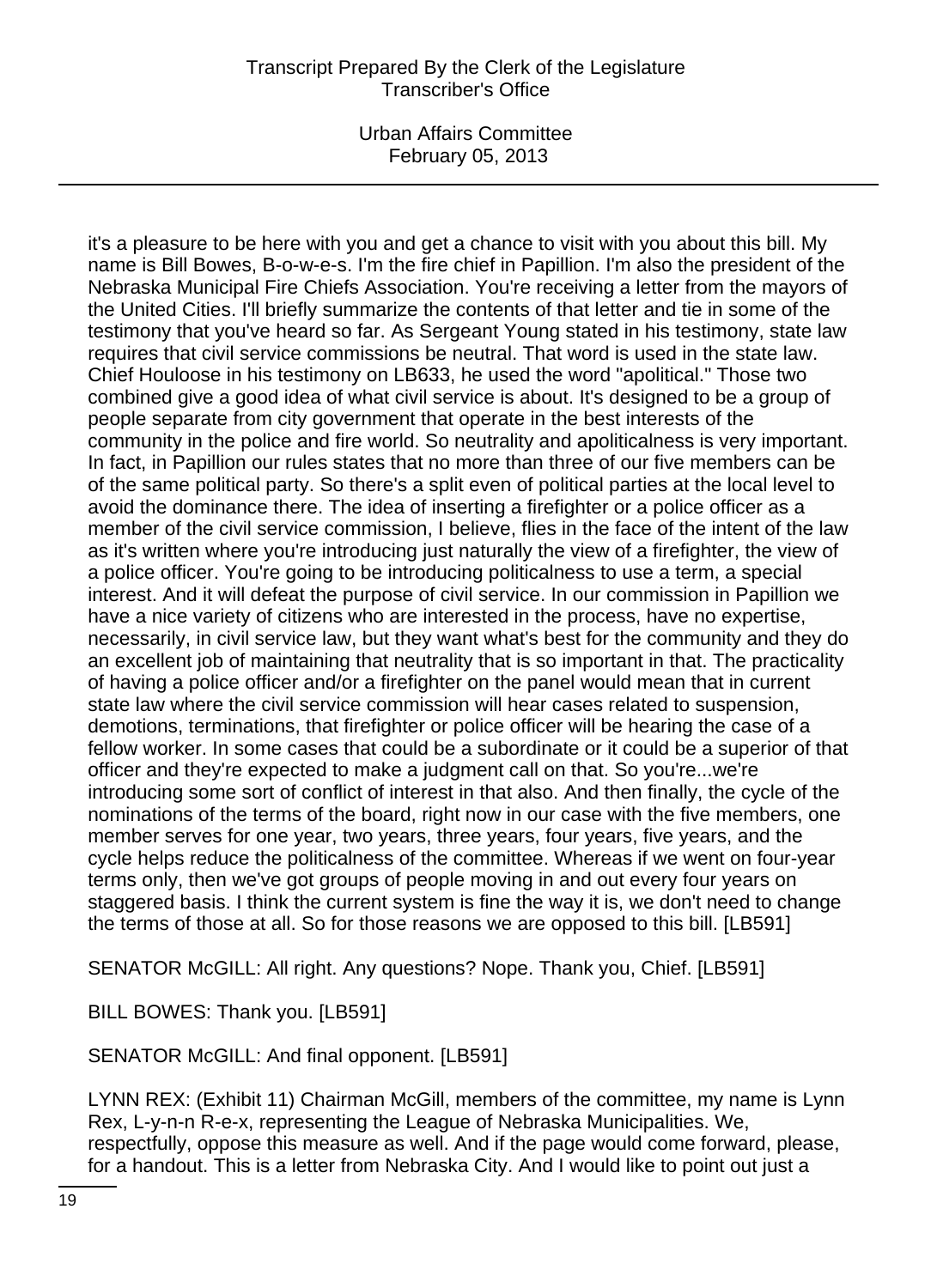Urban Affairs Committee February 05, 2013

couple things in this bill that we find extremely troublesome. First of all, if you turn to page 2 of the bill, you'll note that on line 17 to 19, this is on page 2 of LB591, that it's striking language that makes it clear that this...it says that the civil service commission...this is when you have a city that drops in population from 5,000...5,000 is the threshold to be a city of the first class and the 5,000 language is up in line 10. But, basically, if you drop below that, then the civil service commission shall be continued for at least four years and thereafter continued at the option of the local governing body of such city. The members of such commission shall be appointed by the appointing authority. And just to underscore this, during the negotiations in 1985, what was extremely important is to make sure that for those cities at that time is was Fairbury that dropped below 5,000 in population. Ogallala, this committee was kind enough a couple of years ago to pass a bill to give them kind of a little bit of leeway of being able to retain their status as a city of the first class. But this is intended to address those situations when you do have cities that drop in population. Fairbury no longer has a civil service commission. In smaller communities and communities that are getting lower and lower in population, sometimes it's very hard to find individuals to go through this process. And there's another bill that passed several years ago to provide protections for police officers in cities of the second class and villages. With that we are, obviously, opposed to that provision. In fact, we are opposed to the bill as well in adding nonmanagement police officers for reasons that have already been stated. But I'd just like to underscore some things that are not actually in the bill itself because these are in other sections of Chapter 19, Article 18 which are the civil service laws. If you take time to look at 19-1827(4), and this is not in the bill, this talks about the fact that at the time of any appointment to the civil service commission not more than two commissioners of a three-member commission, or three commissioners of a five-member commission including the one or ones to be appointed shall be registered electors of the same political party. And throughout this act it has provisions to make sure that this is a fair and impartial body. It's not supposed to have representatives of management on it; it's not supposed to have representatives of employees and nonmanagement on it. This certainly would shift that balance tremendously. As already indicated, you would actually have...you'd be having a peer, a colleague if you will, making and rendering decisions on whether or not you would get demoted or not, whether or not you should have a disciplinary action or not. I think that's fundamentally unfair and I think that in addition you do want a fair and impartial body. The appointing authority and the mayor/council form of government is the mayor/council in a city manager plan of which we have, I believe, ten of them. It is a city manager in a city that is a commission form of government like Nebraska City is actually the commission itself and Nebraska City is the only commission form of government in the state of Nebraska. That being said, these are individuals that are appointed by elected officials; they're intended to be citizens that can render decisions that are fair and impartial. And to show you how fair and impartial it can be, when you look at 19-1833(5), which again you don't have, but this is also in the civil service statutes and this is in the same act that this is coming from: if such judgment or order be incurred in or by the commission, or a majority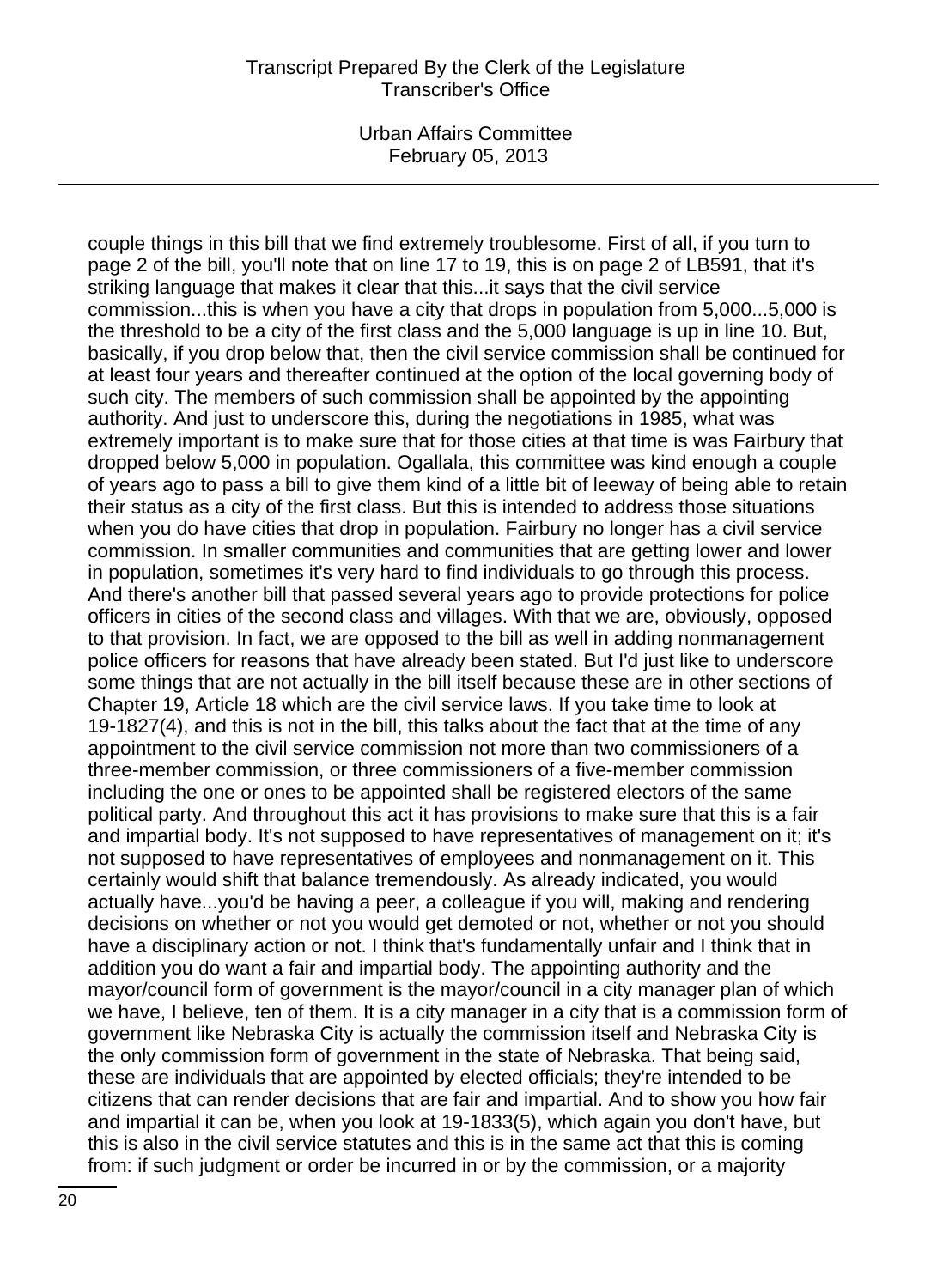Urban Affairs Committee February 05, 2013

thereof, the accused; obviously the individual police officer, firefighter and also police chief or fire chief; or governing body, the city, may appeal to the district court. And it has a whole procedure there. And then what is the standard of review? The district court at the hearing shall be confined to the determination of whether or not the judgment or order of removal, discharge, demotion, or suspension made by the commission was made in good faith for cause which shall mean that the action of the commission was based upon a preponderance of the evidence, was not arbitrary or capricious, and was not made for political or religious reasons. No appeal to such court shall be taken except upon such ground or grounds. The reason why I bring that to your attention is there are several cases where the municipality itself goes on appeal. So you've got the elected officials that appointed this fair and impartial body, and that's what they're supposed to be, but that doesn't mean that they're going to go with whatever the city wants to have happen. And many times they do not and the city itself is the one that appeals. Of course the officer or the firefighter also have that right of appeal. So we respectfully oppose this measure for two reasons: one, because it would apply civil service commissions to cities of the second class. And, secondly...and they also have another form of protection. And then, secondly, because we think it is extremely important to keep the civil service commission to be the body that it was intended to be, and that is a fair and impartial body from which the appointing authority can also, basically, appeal the decisions, as well as the nonmanagement and management employees. Because, again, the civil service commission has authority over the chief too. It's not a representative of the chief; it's not a representative of the city and it should not be representative of nonmanagement employees either. With that I'm happy to respond to any question you might have. [LB591]

SENATOR McGILL: All right. Any questions? No? Thank you, Lynn. [LB591]

LYNN REX: Thanks so much, appreciate your time. [LB591]

SENATOR McGILL: Any more opponents? Okay, how about folks here...who are here neutral? Senator Lautenbaugh, would you like to speak or close? Of course you would. (Laugh) [LB591]

SENATOR LAUTENBAUGH: I'll be brief. This is just a policy choice over whether or not the representation on these commissions is adequately diverse as far as the interests involved or not. The bill is simple. I think it was explained ably by both the proponents and the opponents and you are where you are. [LB591]

SENATOR McGILL: All right. Any final questions for Mr. Lautenbaugh? (Laugh) Well, thank you, Senator. [LB591]

SENATOR LAUTENBAUGH: Thank you. [LB591]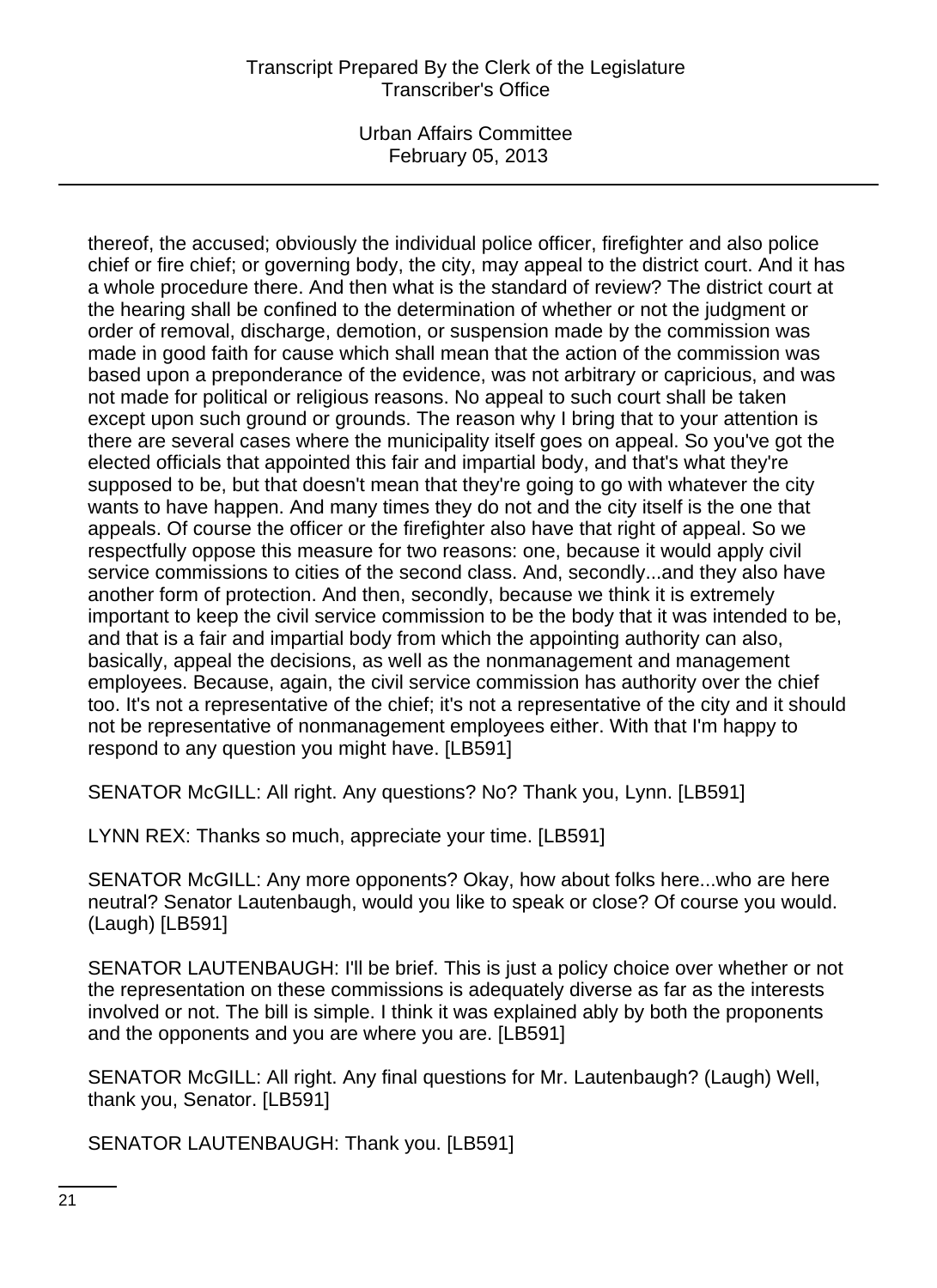SENATOR McGILL: (See also Exhibits 14 and 15) And we will then go on and open on LB643. I see Senator Davis in the audience. Welcome to our committee. [LB591]

SENATOR DAVIS: Thank you. Good afternoon, Chairman McGill and members of the Urban Affairs Committee, I am Al Davis, D-a-v-i-s and I represent the 43rd Legislative District. I am here today to introduce LB643. The bill would give cities of the first and second class and villages more local control over the regulation of nuisances created by the excessive growth of weeds, grass, and worthless vegetation, one of the most common complaints that city officials receive as complaints about a property where the grass and weeds have not been mowed. Under current law, cities and villages, other than Omaha and Lincoln, must wait until the grass and weeds reach a height of 12 inches before the city can declare it a nuisance and ask that the yard be mowed. If the property owner does not mow the yard within five days after receiving notice, the city can mow the yard and charge the property owner. The notice often takes days and even a week or more so that by the time the mowing occurs the grass and weeds are very high. LB643 would simply remove the 12-inch standard from the law and allow these cities and villages to determine at what height the weeds and grasses become a nuisance and also allow the city to determine the process to notify the property owner. The bill also clarifies the procedure for a property owner can use to appeal a nuisance citation. Current law makes reference to an appeal procedure, but does not specify how it will take place. I'd be happy answer any questions if I can, however the individuals who brought this issue to my attention are here today and will explain more fully the need for the changes in LB643. [LB643]

SENATOR McGILL: Well, thank you for bring this. My first year here we dealt with this particular bill. I don't think anybody else was around on the committee when we dealt with weeds before, but I think there was a bill to change it to six inches because of that lag time and how long...how long that grass can grow. So thank you for bringing us this alternative suggestion to just putting a number in statute. Does the committee have any questions? No? Thank you very much. [LB643]

SENATOR DAVIS: Thank you. [LB643]

SENATOR McGILL: We'll move on to proponents. Welcome. [LB643]

J. D. COX: (Exhibit 12) Good afternoon. My name is J.D. Cox, that's J-D-C-o-x. Good afternoon. I appreciate being here this afternoon and I come with the full support and endorsement of our city council. For the past two years I have served as the city manager for the city of Alliance. And I came to Nebraska to Alliance about two years ago. And I also have the distinct pleasure of serving as the secretary of the Nebraska City Managers Association as well. You know, we've loved our two years that we've been here and I think that a lot of really good things are going on in Nebraska. We've come to love it here; we love Alliance. And with so many good things going on, I thought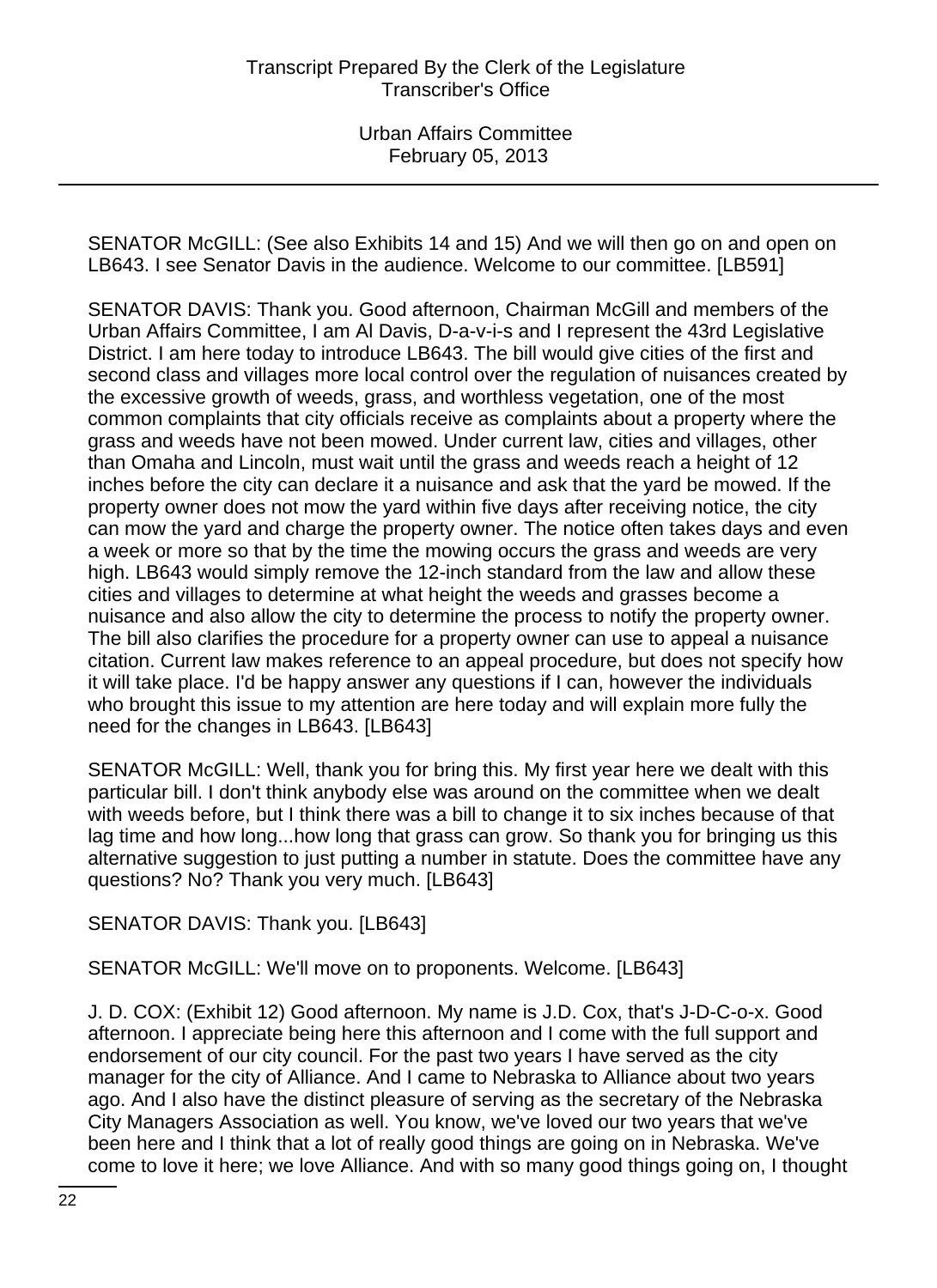Urban Affairs Committee February 05, 2013

that I would first preface my comments today that I...the sky is not falling, that I'm bringing some ideas to you today that just maybe a little bit of tweaking might be a good thing for us to consider. The one thing that I have observed that does not seem consistent with what I've observed in Nebraska, in Alliance anyway, is the fact what's known as Dillon's Law and the somewhat lack of local control over local issues. And as I understand, cities in Nebraska have only a limited authority and that being which is specifically delegated to cities by the Legislature on those specific issues. And as such, the state Legislature has passed laws that was referenced by Senator Al Davis just a moment ago regarding the height of grass and weeds in our local municipalities. And I'm here to ask the question, does that really make the most sense? Is it a true-good best practice that a one-size-fits-all be applied universally to all cities, especially one with the...in a state like ours where there is so much diversity amongst the various cities in our state. Much the same as at the state level where it's not appreciated when there's...there are federal, unfunded mandates that are pushed down on states, we have a similar type of thing at the local level as well. And I don't believe for a moment that the culture of Nebraska is one of micromanagement. I would be surprised to find anybody champion the cause of micromanagement at state or at local level. But instead I think we've just kind of defaulted into this position and until now, other than what was discussed a couple of years ago, we haven't really come back and fixed that. And I think soon, perhaps next year we should come back and discuss local control, maybe even in more depth than this year and what makes sense. But in that context for today, for this year, we're here to talk about weeds and grass. And one of the greatest irritants, again, as Senator Davis made a comment about a moment ago is that in...for our neighbors and our community anyway, grass and weeds when they're allowed to become too tall, it does provide that irritant for our neighbors. We are very fortunate in our community that we really have no, per se, bad parts of town; but instead we just have the occasional unkept and sometimes abandoned properties throughout our community in different areas. It is important in our community to...that we address these issues as soon as we possible can. And because a neighbor is not able to truly enjoy their property if they have an uncut property next door or down the street. Further, one of the unwritten, or sometimes written, understandings when one moves into the communities that they will live by the norms of that particular community. And those norms vary from one community to the next, even neighborhood to neighborhood sometimes. I'd like to reference the handout that I gave you a moment ago. I've included some pictures in the back of some properties. These properties, as I mentioned a moment ago, in our community they tend to be the ones that are abandoned or someone has moved out temporarily and so those are the ones we fight the most, I would say. However, sometimes folks are living in them too. But that gives you an example of waiting until a lawn becomes 12 inches high before we even start the process of addressing it. And they really become unsightful. I think it's our job and our obligation in Alliance to enforce the community norms. And quite frankly, waiting until grass get to be 12 inches is not consistent with our community norms. As it currently stands, once grass reaches 12 inches and we then begin the process of enforcement, and by the time compliance or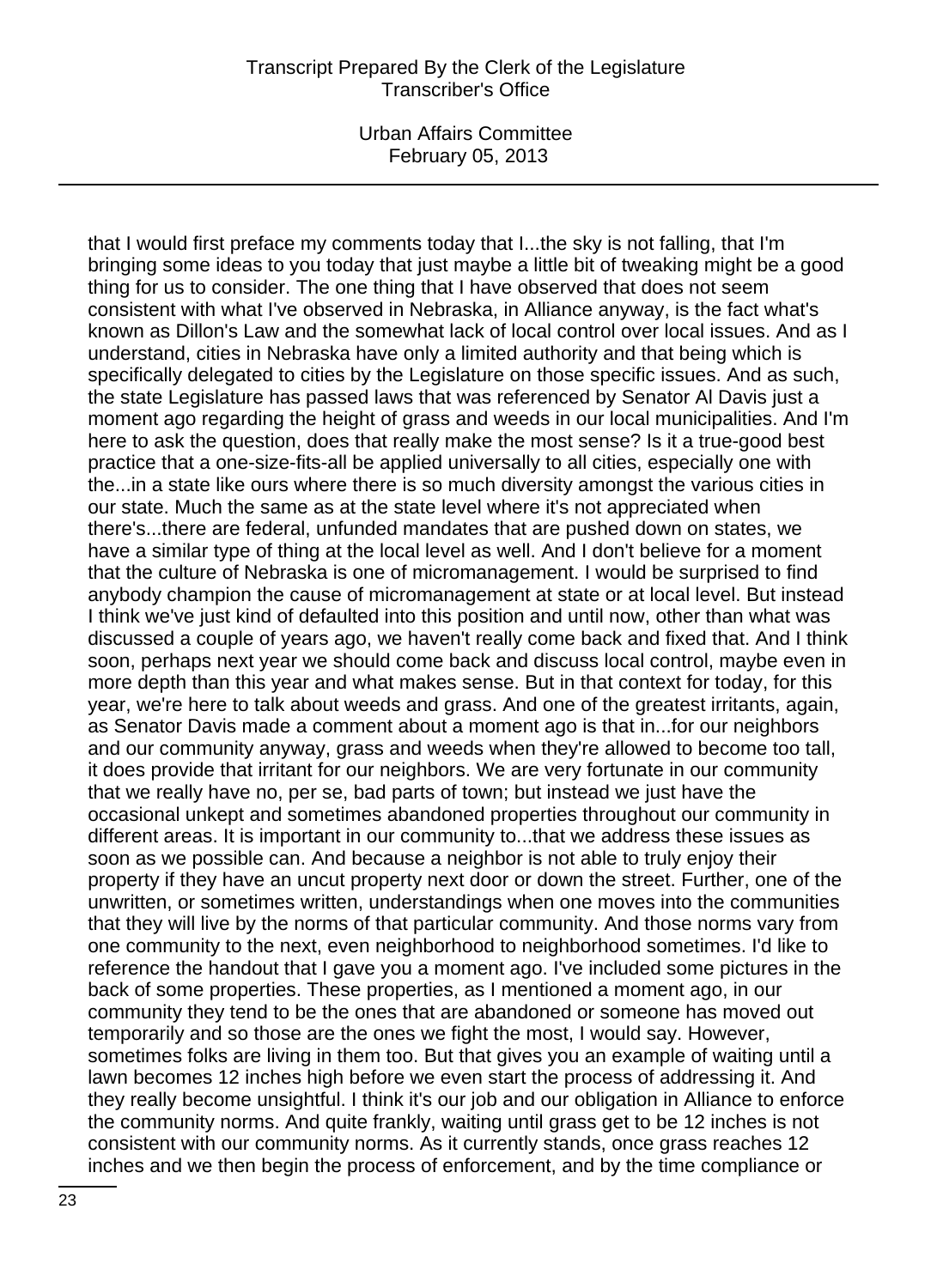Urban Affairs Committee February 05, 2013

city enforced action is taken, that 12 inches might be 14 or 16 or even worse. And so we recognize that other cities may have different norms than what we do, and that's okay. We don't wish to impose our norms on other communities; but at the same time the converse would be the case as well. And so again my question is, what really makes sense? Does it make sense for the state to establish a one-size-fits-all for all communities, or does it make more sense for the local communities to decide what that norm should be and they establish it and then they enforce it? And we do so by local ordinance. Does it make sense for the state to arbitrarily pick a number, 12 inches, whatever it is, 10 inches? Or do we establish that at the local level? I think that...I would ask the question, too, that...does it make more sense to look at LB643 and does it maybe provide that answer to that question and place the responsibility at the local level to decide what those are? My little attempt at humor today is that I'm here to propose the Legislature not be in the weeds, (laugh) but instead be at the 10,000-foot level and allow a local issue such as grass and weeds to be a matter for local governments. I'm not aware of any impact this legislation would have on farmers and ranchers or in the rural residence. With that said, I would like to, again, on the very positive side like to comment that I think the state does so many things very, very well, remarkably well. I've never seen a unicameral in action before, and I think it's tremendous. I've never seen a state strive for nonpartisan politics at a state level, and I think it's doing a great job. I wish more of our states did so. I think this state is very supportive of even the most far-flung communities like us. We're 400 miles away and we continually have state displays and exhibits in our communities, in our museums. We have state meetings in our community and we appreciate. And we have state departments that support our various initiatives and I will tell you that that means a lot to us. It means a lot to have the state folks come to Alliance. And we have three other state capitols closer to us than is Lincoln. And so when we have state things that occur in Alliance it means a lot, so I wanted to pass that along. Finally, I think this state has provided its cities with incredibly valuable economic development tools like LB840, tax increment financing, are tremendous. And also this last year with the advent of the additional half-cent local option sales tax, that's a tremendous tool. And I'm here to pass along to you, thank you for those; those are tremendous and they mean a lot and they're helpful to us in being able to continue to move our communities forward. If we're not moving forward, we're falling behind; especially those cities that are on the border...in borderline situation with other states. So again, I ask what makes sense? And I would suggest that it's precisely these types of tools and local control that do make sense. And no community is forced to do anything that it doesn't wish to do. It can establish...stay with the state standard if they'd like to, or they could have their own local norm or their local...own local established limit. I think it follows LB643 would provide that local community with the authority to establish and enforce local issues of acceptable height of grass and weeds. And I'd like to ask you to join with me and Senator Davis and the good folks of Alliance in supporting LB643 and place the control of local issues of grass and weeds where I think it makes the most sense and that's at the local level. Thank you. [LB643]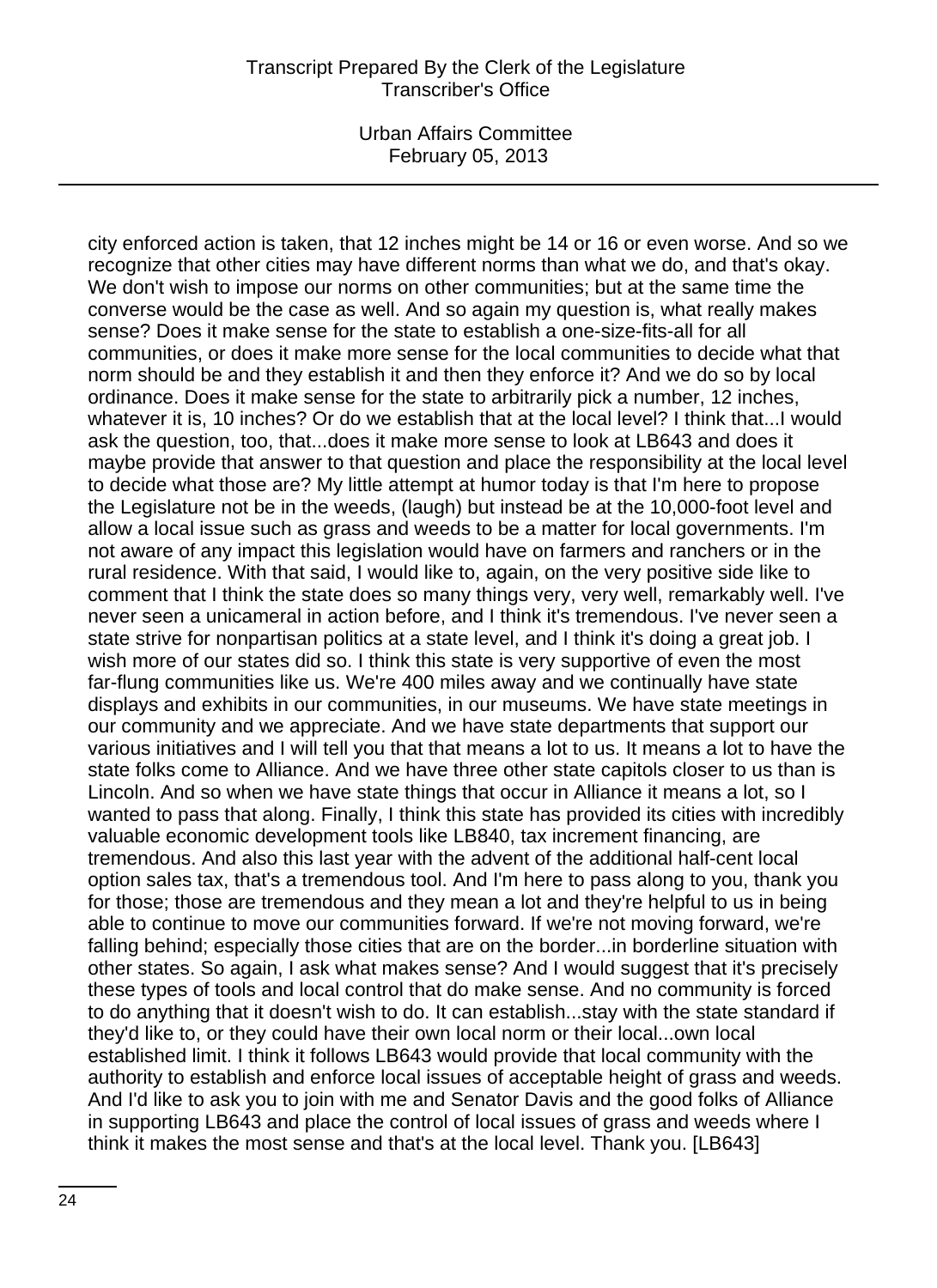SENATOR McGILL: Well, thank you, Mr. Cox. And maybe the state can be even better by doing some teleconferencing so you don't have to drive all the way here... [LB643]

J. D. COX: That would be great. [LB643]

SENATOR McGILL: ...to testify and then you could testify more often. [LB643]

J. D. COX: That would be great, appreciate that. [LB643]

SENATOR McGILL: But, you know, hopefully, someday we see that happen. Any questions? Senator Lautenbaugh. [LB643]

SENATOR LAUTENBAUGH: Well, sir, if you're going to come all this way, we're going to ask you questions. [LB643]

J. D. COX: Sure. [LB643]

SENATOR LAUTENBAUGH: Don't want you to feel you didn't get your money's worth. [LB643]

J. D. COX: Appreciate that. [LB643]

SENATOR LAUTENBAUGH: So, I think I heard you say at the outset that you may not be from Alliance originally. [LB643]

J. D. COX: Correct. [LB643]

SENATOR LAUTENBAUGH: Do you have any reason...or any idea why the 12 inches was chosen in the first place? [LB643]

J. D. COX: By the state? [LB643]

SENATOR LAUTENBAUGH: Yes. [LB643]

J. D. COX: No, I don't. [LB643]

SENATOR LAUTENBAUGH: I'll ask others who might come behind you and see if they have the legislative history on that. Not that you would have, I was just curious if you knew. [LB643]

J. D. COX: Okay. Sure, sure. [LB643]

SENATOR McGILL: I was wondering the same thing, because I remember having this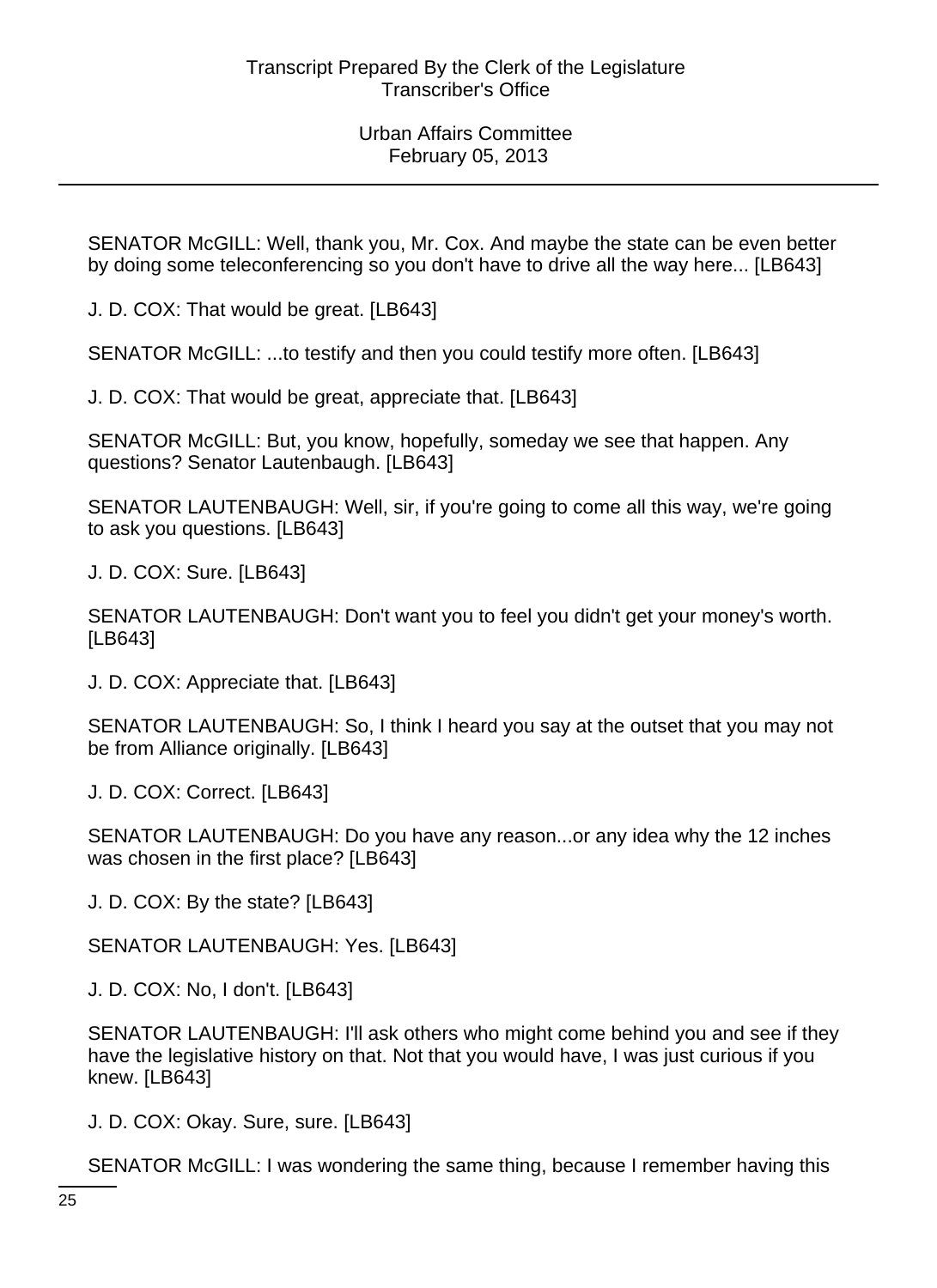debate over how long the grass should be and thinking this is silly. But what...you know, and what is that threshold where people are allowed to let their grass grow a little bit and not mow every three days. [LB643]

J. D. COX: Sure. [LB643]

SENATOR McGILL: And it seems like it's a local control thing to me. [LB643]

J. D. COX: Appreciate it. Well, I know that...answering a question, but, you know, we get phone calls from neighbors saying what are you going to do, when are you going to act on it? Well, we can't, we can't, we can't, okay, we finally can. And then you always have situations where, unfortunately, folks try to game the scenario and, you know, try to get around it; so I think the more that we can control and front load those situations where we can keep that control, I think the better it will be for all neighbors in the community. [LB643]

SENATOR McGILL: All right. Any other questions? Nope. Thank you very much. [LB643]

J. D. COX: Thank you very much. [LB643]

SENATOR McGILL: Next proponent. [LB643]

SILAS CLARKE: Good afternoon, my name is Silas Clarke. I'm the city administrator at Hickman, Nebraska, here speaking in support of LB643. I'd like to thank Madam Chair and the rest of the committee for having us today. First off, I wish we didn't need this type of legislation because it's only a few property owners that it is necessary for. You know, most property owners care about the looks of their property and keep them free of excessive growth of weeds and grasses. Most property owners also respond very well to a courtesy phone call, which is not really what this is getting at. These are not the property owners that municipalities want or need this state law that mandates the length of weeds and grasses for. It is the frequent offenders and the foreclosed properties that are currently...that municipalities are...need greater assistance with addressing and that's why I'm here is to stress that the language currently in Section 17-563 is not sufficient to meet these needs and change is definitely necessary. Currently, when the city of Hickman receives a complaint concerning the length of grasses and/or weeds we, of course, follow the state law. This process consists of the following steps, which I'll go through very briefly just to kind of stress the need for change. So as you are aware, the current law requires the length to be 12 inches before any action can take place. Once the grass and weeds are 12 inches or longer, a letter is sent by certified mail, since personal service, which is also an allowed notification process underneath the state law, we interpret it as we would have to send the sheriff out which would cost \$50 for them to hand that out. So that's just not a feasible option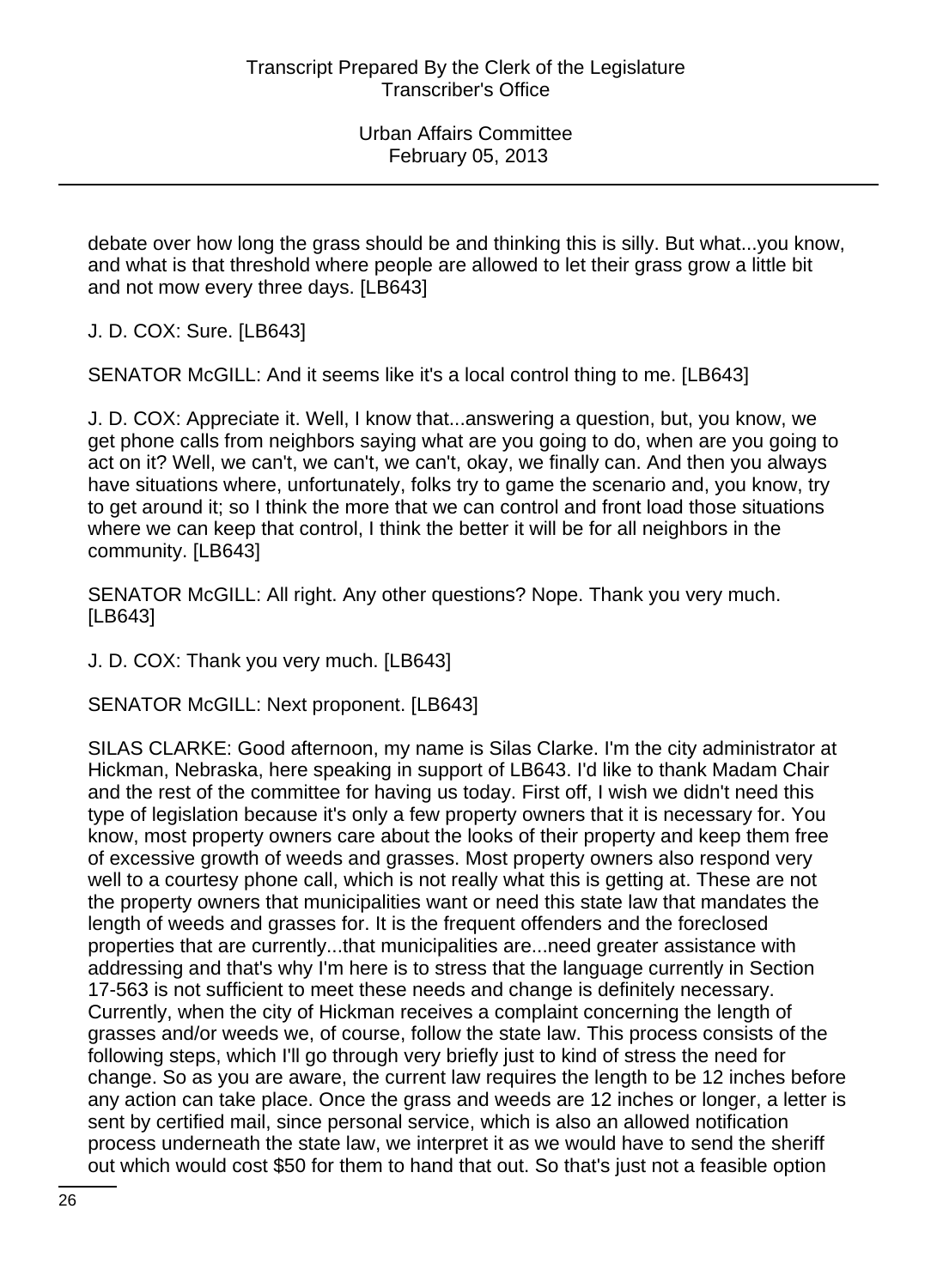Urban Affairs Committee February 05, 2013

for us or something that we're interested in doing. So again, this nuisance of property usually only takes place for foreclosed houses whose owners do not respond to really anything, or frequent problem property owners which you know they will not sign for that certified letter. They just will not, they know that it's coming. So really the municipality can't do anything about it in that meantime. So with that said, a certified letter, once it reaches the destination, remains at the post office for 15 days. So it takes a couple days to get there, notice goes out to their houses. If they do not sign for it, notifications, I believe, it's three go to their house, sits there at the post office for 15 days and then it is sent back to the sender. So you're looking at another couple days there. This means that over 20 days have now passed since the grass was 12 inches in length. In the meantime, complaints have continued. I can think of one off the top of my head from last year that really was a problem, and the city appears to be unresponsive, completely across the board, what are you doing about this? We're doing what we can and we're doing what we can, we can only say that so many times. Then after this process has been completed, so they didn't sign for the certified letter, according to the current state law if the certified letter was unsuccessful, notice shall be given by publication in the newspaper or by posting notice on the lot. So, after this process I've just said, our newspaper is published once a week for the city of Hickman, this means we're waiting more days. So we choose to post a sign in their yard after this process has been done and then the neighbors applaud because they see that something is done, but we set that in their yard for five days, then the city goes in and mows it. So this entire process that I've just outlined per the state law takes 25 to 30 days at the earliest if they do not sign for that certified letter which does happen because it is the frequent fliers on this. You know, this is unacceptable to our citizens and, again, makes the city staff look very unresponsive. The change is outlined in LB643, and thank you, Senator Davis, for putting this in, which allows the municipalities to set an acceptable length of weeds and grasses on their own. And I believe most importantly, amends the notification process so the municipality can react to the nuisance in an acceptable amount of time is very important and I urge passage of this legislation. I'd be willing as you're talking this bill through to sit around, I'm very close in Hickman, and try to think up of exactly how this can be done, but here in support of that. I'd take any questions that you may have. [LB643]

SENATOR McGILL: Thank you, Mr. Clarke. Any questions? Senator Krist. [LB643]

SENATOR KRIST: No questions, but I just...to your point, I think Senator Davis is on the right track, you handle it. [LB643]

SENATOR McGILL: Um-hum. [LB643]

SENATOR KRIST: So we sit around and we can talk about this stuff until the cows come home, but it's not going to help you do what you need to do, so. [LB643]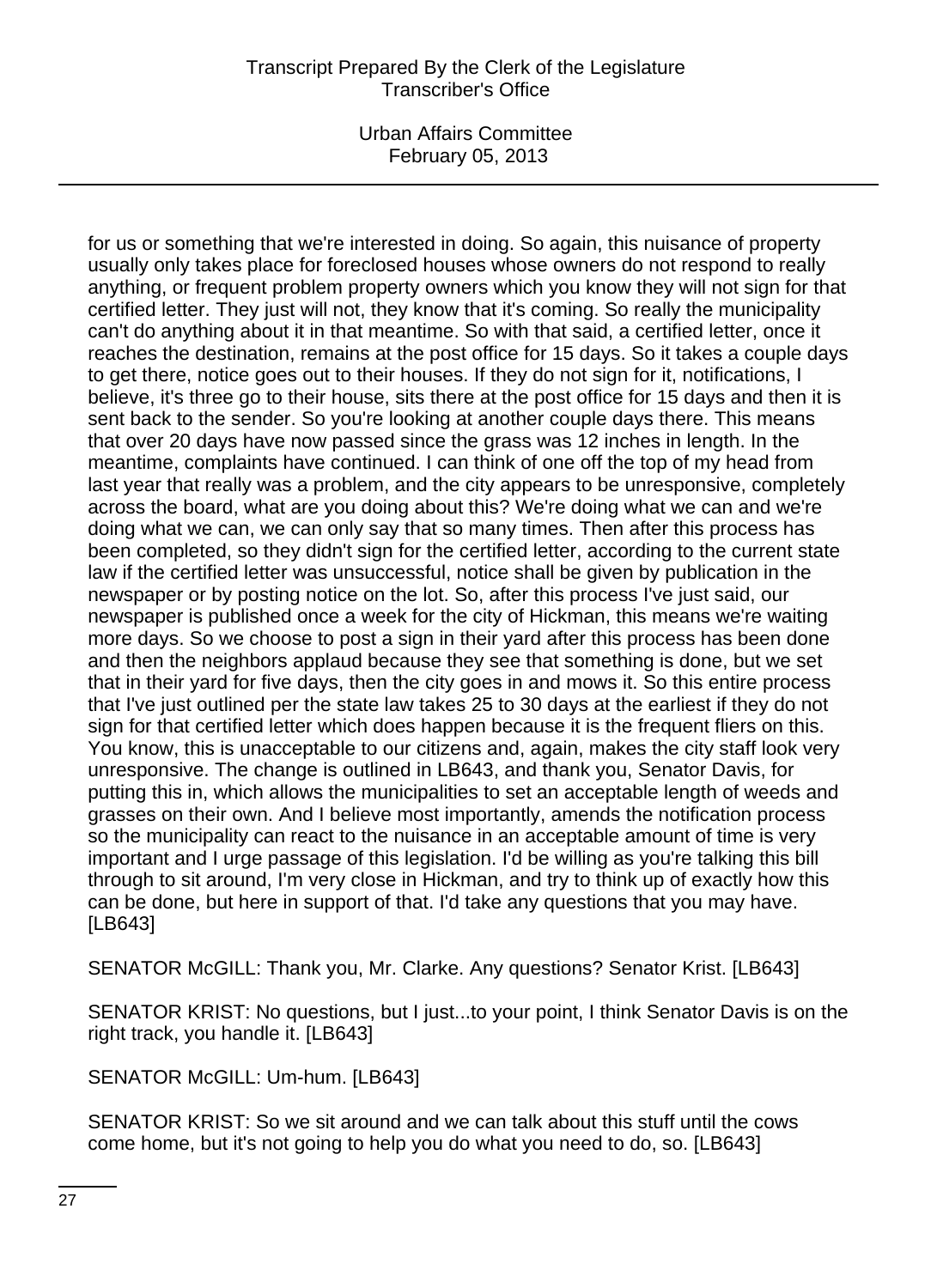SILAS CLARKE: It's not. And I fully support...and Mr. Cox did a great job of talking about local control, absolutely. [LB643]

SENATOR KRIST: He's done exactly what needs to be done in Section 2, 3 and then, of course, just eliminating...I mean, if you identified at 12 inches during that calendar year, then I can come back and tell you when it's 8. Come on, seriously. [LB643]

SILAS CLARKE: And we actually just passed an ordinance to get to that eight just this last year and it was...you know, it's like, okay. And before the city council actually turned down...I don't know what year it was, it was before I was in Hickman, that eight. But it's just because it's so confusing to add that on to it at the end where this bill does take care of that issue. [LB643]

SENATOR KRIST: Well, I'm with you. We'll just tell you to handle it. [LB643]

SILAS CLARKE: Thank you. [LB643]

SENATOR KRIST: Thanks for coming. [LB643]

SILAS CLARKE: Thank you. [LB643]

SENATOR McGILL: Thank you very much. Another proponent. [LB643]

SENATOR LAUTENBAUGH: Bet he has the answer too. [LB643]

SENATOR McGILL: A full and detailed legislative history. [LB643]

SENATOR KRIST: He's got that smile like he does. [LB643]

GARY KRUMLAND: Senator McGill and members of the committee, my name is Gary Krumland, G-a-r-y K-r-u-m-l-a-n-d, representing the League of Nebraska Municipalities in support of LB643. As you heard, this is an emphasis on local control regarding heighth and notice. I did want to mention though, there is some added language regarding an appeal. Under the current law it just simply says the property owner can ask for a hearing, but it doesn't say anything more than that and that causes confusion. So there in the bill itself there is some additional clarification on what an appeal means. The 12 inches, to answer your question, Senator, and I can't remember which year it was, but there was a court case in southeast Nebraska, I think it was Falls City, a district court case, where they questioned whether the city had authority to take care of this, whether this was nuisance. So legislation was put in to clarify it and for some reason I think...because some language or something that the district court judge had said 12 inches was chosen. I will mention though that since that time, Nebraska Supreme Court has ruled on a Lincoln ordinance...Lincoln has authority to take care of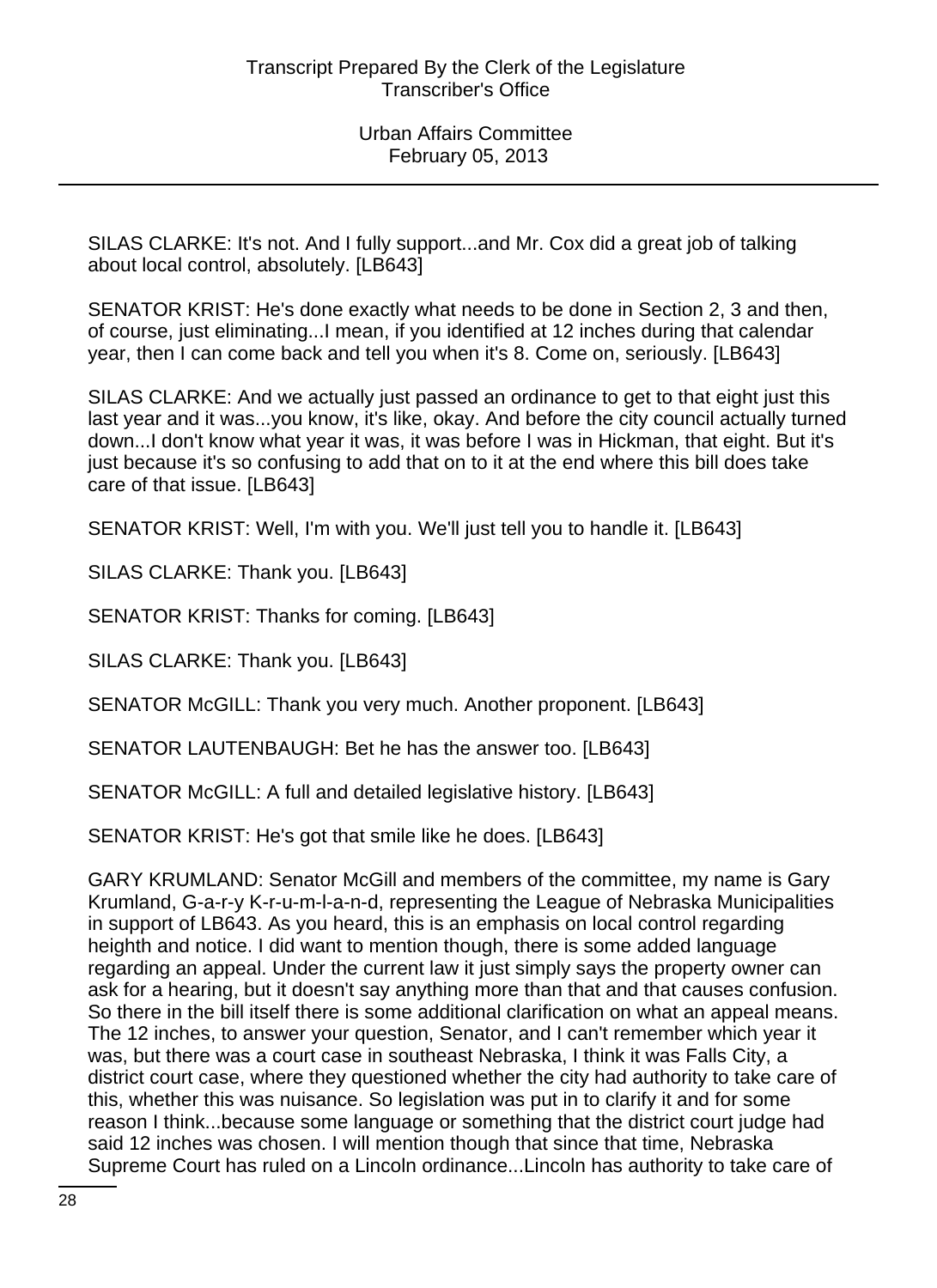grass and weeds and there's no heighth in the statute regarding Lincoln...Lincoln passed an ordinance though that says six inches is a nuisance and the Nebraska Supreme Court upheld that ordinance and said that their definition of six inches plus their procedure for notice and hearing is appropriate. So there seems to be...the court seems to say that there is some leeway there for a city to make those decisions. And just kind of to talk a second about the statute, there are two sections mainly in here, the first section is for cities of the first class, those are between 5,000 and 100,000, they have a different set of statutes. The cities of the second class and villages are handled by Section 2 and they're covered in a different chapter. And they're virtually the same language, but the reason there is two different sections is simply because they're handled under different chapters in the statute. I'd be happy to answer any questions. [LB643]

SENATOR McGILL: Do you think there is any benefit to having a minimum and a maximum in terms of what a city finds reasonable? I don't know, I'm just throwing it out there. [LB643]

GARY KRUMLAND: Well, if...I mean, if the...the problem has been, as you've heard, a combination of the height, 12 inches, is already a nuisance and by the... [LB643]

SENATOR McGILL: Oh, for sure, yeah. [LB643]

SENATOR KRUMLAND: ...and with the notice in there, 12 inches is actually 18 or 20 or 24 inches. [LB643]

SENATOR McGILL: Yeah. I'm thinking more on the minimum side. [LB643]

GARY KRUMLAND: Yeah. So if the committee thinks that, yeah, there should be a minimum... [LB643]

SENATOR McGILL: And I don't...I don't know, I'm just throwing it out there. [LB643]

GARY KRUMLAND: I mean I...I don't know that we would object to that, but the combination of the notice and the heighth needs to be clarified and shortened. [LB643]

SENATOR McGILL: Um-hum. Senator Krist. [LB643]

SENATOR KRIST: Can't help it. If it's June and I own a goat then it's...no, I'm kidding. (Laughter.) The point is, from what you're describing, would it be a benefit to us, I'm asking your opinion, and the League's opinion, would it be a benefit to us to just say, you know, it doesn't make a different how big a town is, municipal, primary, first, second, village, it's up to you. But we're going to give you the authority to decide what is a nuisance and copy this. And I understand we would have to go into some different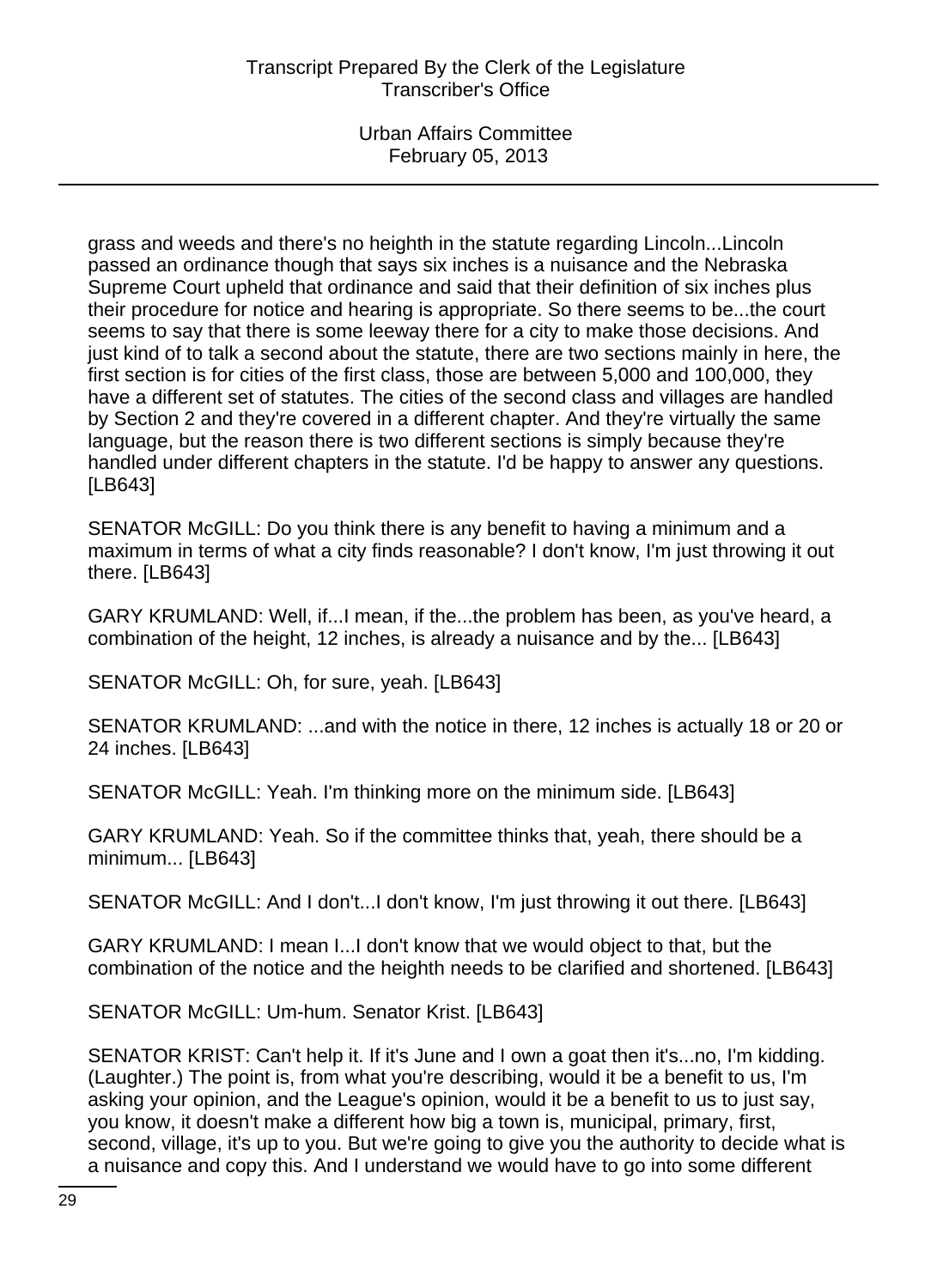statutes, but can we fix this that way one time and be done with it? [LB643]

GARY KRUMLAND: That would be our preference. I mean, that would, I think, be the best way to handle it and then we won't be back here in another three years to try and correct something. [LB643]

SENATOR KRIST: This committee and several others that I've been...and General and several others that I have witnessed have taken that approach in this legislative environment. If it's good for the goose, it's good for the gander, why are we making separate laws for different sizes, so I'm glad we got that on the record and maybe we can come up with a friendly amendment that makes you a hero all the way through. [LB643]

SENATOR McGILL: Well, it sounds like Lincoln currently has local control, essentially, so the primary class. [LB643]

GARY KRUMLAND: Yeah, well, both Lincoln and Omaha, and they're a little different because, as you know, they're home-rule cities, they've got their own charter. But they also have statutes that govern what they do. And both Lincoln and Omaha's statutes that authorize them to address grass and weeds give them authority to do that. They do have some notice provisions in there, but it leaves it up to the city to determine what the height is. [LB643]

SENATOR McGILL: But maybe some of the appeal process, or something that would be good to put into there? Or, I guess, is that just covered by their ordinances? [LB643]

GARY KRUMLAND: I mean, that...they do that themselves. There is a...for example, there is...Omaha's notice provision is in the state statute for Omaha. [LB643]

SENATOR McGILL: Okay. [LB643]

GARY KRUMLAND: But their notice is simply that in April, if they put a notice in the newspaper to say if anybody during this growing season lets their weeds grow longer...and they use 12 inches, grow longer than 12 inches, we're going to come in and cut it. [LB643]

SENATOR McGILL: All right. [LB643]

GARY KRUMLAND: So they don't give individual... [LB643]

SENATOR McGILL: They do 12 inches up in Omaha? [LB643]

GARY KRUMLAND: But they don't do individual notice. So when 12 inches means 12